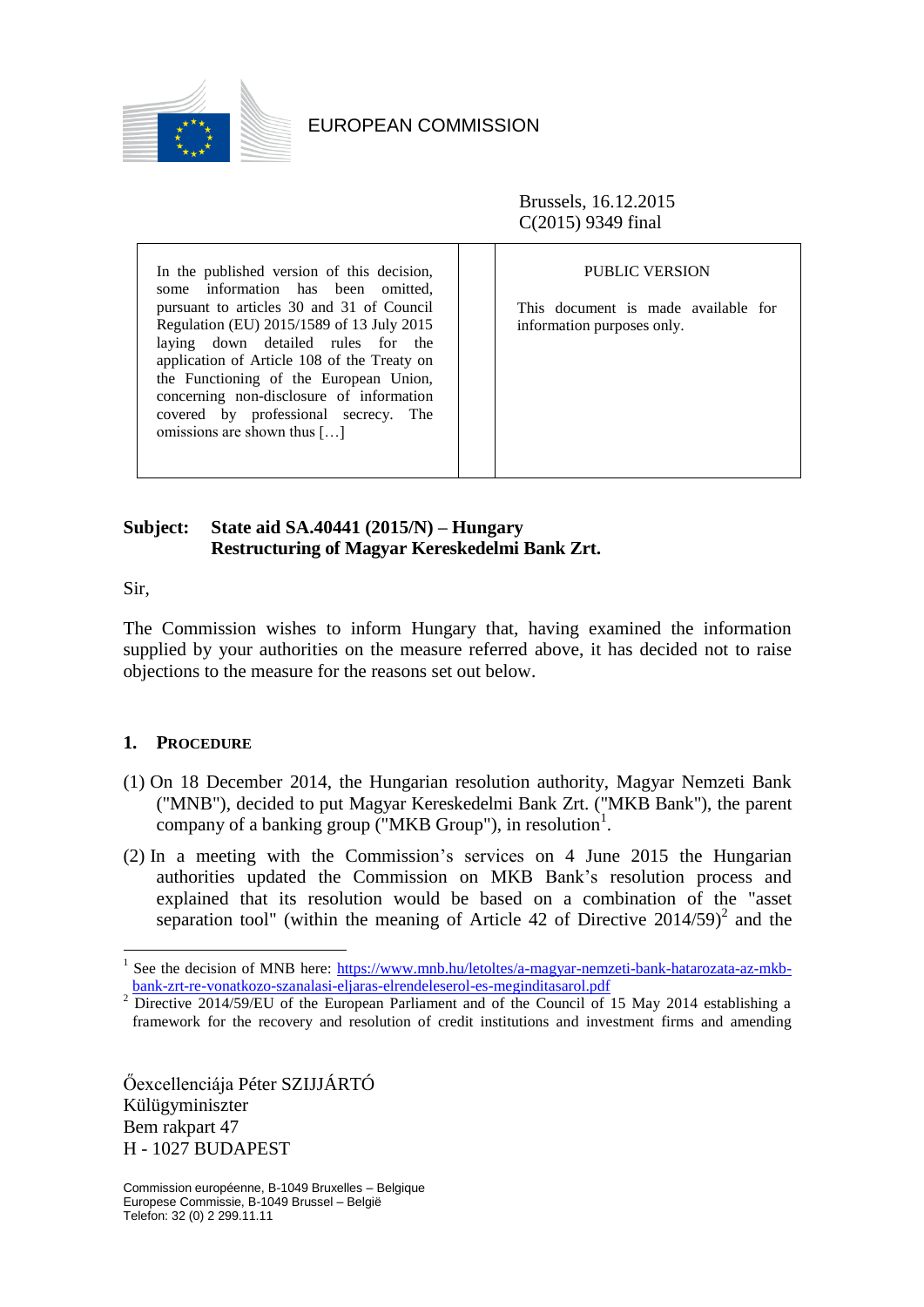"sale of business tool" (within the meaning of Articles 38 and 39 of Directive 2014/59). They also informed the Commission's services that the asset separation tool would contain an element of State aid because the transfer of problematic assets to an Asset Management Company ("AMC") ("the measure"), the so-called Resolution Asset Management Vehicle ("RAMV"), would not take place at the market value ("MV") of those assets. Further pre-notification contacts followed.

- (3) On 23 November 2015, the Hungarian authorities notified the measure in favour of MKB Group. Together with that notification, the Hungarian authorities submitted the restructuring plan for MKB Group and a catalogue of commitments.
- (4) After the notification, a number of electronic mail exchanges and telephone conversations took place between the Commission's services and the Hungarian authorities in which additional information was requested and provided.
- (5) On 25 November 2015, the Hungarian authorities submitted the final work of their advisors on the valuation of the portfolio to be transferred to the RAMV. On 30 November 2015, the Hungarian authorities provided the Commission with a final valuation established pursuant to Article 36 of Directive 2014/59.
- (6) By letter dated 23 November 2015, Hungary agreed to waive its rights deriving from Article 342 of the Treaty on the Functioning of the European Union ("TFEU") in conjunction with Article 3 of Regulation 1/1958 and to have the present decision adopted and notified in English.

#### **2. DESCRIPTION**

<u>.</u>

#### **2.1. The beneficiary**

- (7) MKB Bank is a commercial bank domiciled in Hungary. It is the fifth-largest bank in Hungary. Together with its subsidiaries, they form the MKB Group<sup>3</sup>.
- (8) In recent years MKB Bank has refocused on the Hungarian market after it sold in 2013 and 2014 its remaining foreign operations. Concretely, it divested MKB Unionbank (i.e. its subsidiary in Bulgaria in August 2013), as well as MKB Nextebank S.A. and Corporate Recovery Management S.R.L. in Romania, respectively in April and September 2014. As a result of those transactions, MKB Group ceased all its operating activities outside Hungary.
- <span id="page-1-0"></span>(9) At the time of the resolution decision on 18 December 2014, MKB Bank was fully State-owned as the Hungarian State had acquired - on 30 September 2014 – 100% of

Council Directive 82/891/EEC, and Directives 2001/24/EC, 2002/47/EC, 2004/25/EC, 2005/56/EC, 2011/35/EU, 2012/30/EU and 2013/36/EU and Regulations (EU) No 1093/2010 and EU No 648/5245 of the European Parliament and of the Council, OJ L 173, 12.6.2014, p. 190.

<sup>&</sup>lt;sup>3</sup> The most important subsidiaries of MKB Group are: MKB Euroleasing Group (retail automobile financing and vehicle fleet management), Resideal Zrt. (a real estate management company), MKB Pénzügyi Zrt. (a financial asset management company), MKB Pension Funds, MKB Health Fund Management Company and MKB Investment Fund Management Company.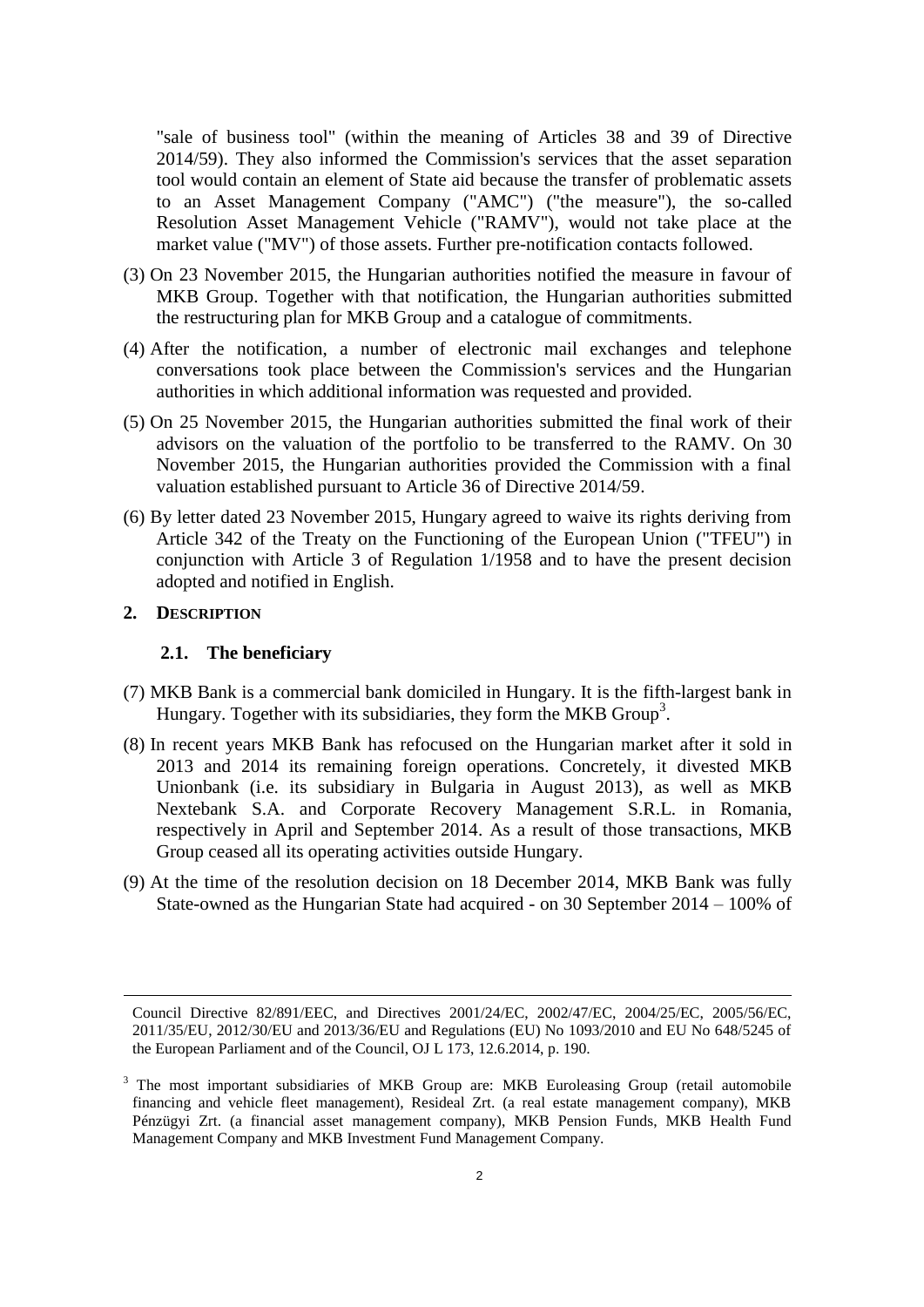its shares from Bayerische Landesbank.<sup>4,5</sup> Since then, MKB Bank has had no outstanding subordinated debt.

- (10) In terms of scope of its activities, MKB Bank is a universal bank, which provides all the usual products and services for enterprises and private individuals which are typical for a universal bank. They include a wide range of credit products, current account and deposit products, forfeiting and factoring, letters of credit, guarantees, international payments, portfolio management, project and structured finance, trade finance, investment and financial advisory services, credit and debit cards and portfolio management.
- (11) MKB Bank has a market share of 6.5% (based on total balance sheet figures of Q2 2015). As Table 1 illustrates, MKB Bank is the market leader in terms of corporate loans, which reflects MKB Bank's long tradition in that segment. The dominant part of corporate lending is project financing, where MKB Bank – with 26.3% - has the highest market share. It is in that segment that commercial real estate ("CRE") lending took place, which proved to be later – as described in recitals  $(18)$  to  $(24)$  one of the sources of its problems.

|                          | <b>Market share</b> | <b>Ranking</b> |
|--------------------------|---------------------|----------------|
| Balance sheet total      | 6.5%                | 5              |
| <b>Total loans</b>       | 6.2%                |                |
| Total corporate loans    | 13.4%               |                |
| Total deposits           | 7.7%                | 6              |
| Total household deposits | 5.0%                | 5              |

# **Table 1: Market shares per segment<sup>6</sup>**

- (12) At the end of 2014, MKB Bank employed 1955 people (full time equivalents or "FTE"), while MKB Group employed 2155 people (FTE). MKB Bank currently has 77 branches.
- (13) Since 2010, MKB Group has reported losses every year. In 2014, the pre-tax loss (from continuing operations) amounted to HUF 144 billion, which followed a loss of HUF 87.9 billion in 2013.

<u>.</u>

<sup>4</sup> As described e.g. in recital (64) of Commission Decision (EU) 2015/657 of 5 February 2013 on State aid granted by Germany and Austria to Bayerische Landesbank (Case SA.28487 C 16/09, ex N 254/09, OJ L 109, 28.04.2015, p. 1), the German authorities committed that BayernLB would divest MKB Bank. 5 See press release of 30 September 2014:

[https://www.mkb.hu/about\\_us/announcements/index.html?useLang=en](https://www.mkb.hu/about_us/announcements/index.html?useLang=en)

<sup>6</sup> Source: Restructuring Plan for MKB Group (based on June 2015 data), as submitted by the Hungarian authorities on 29 September 2015, with a last update on 16 November 2015.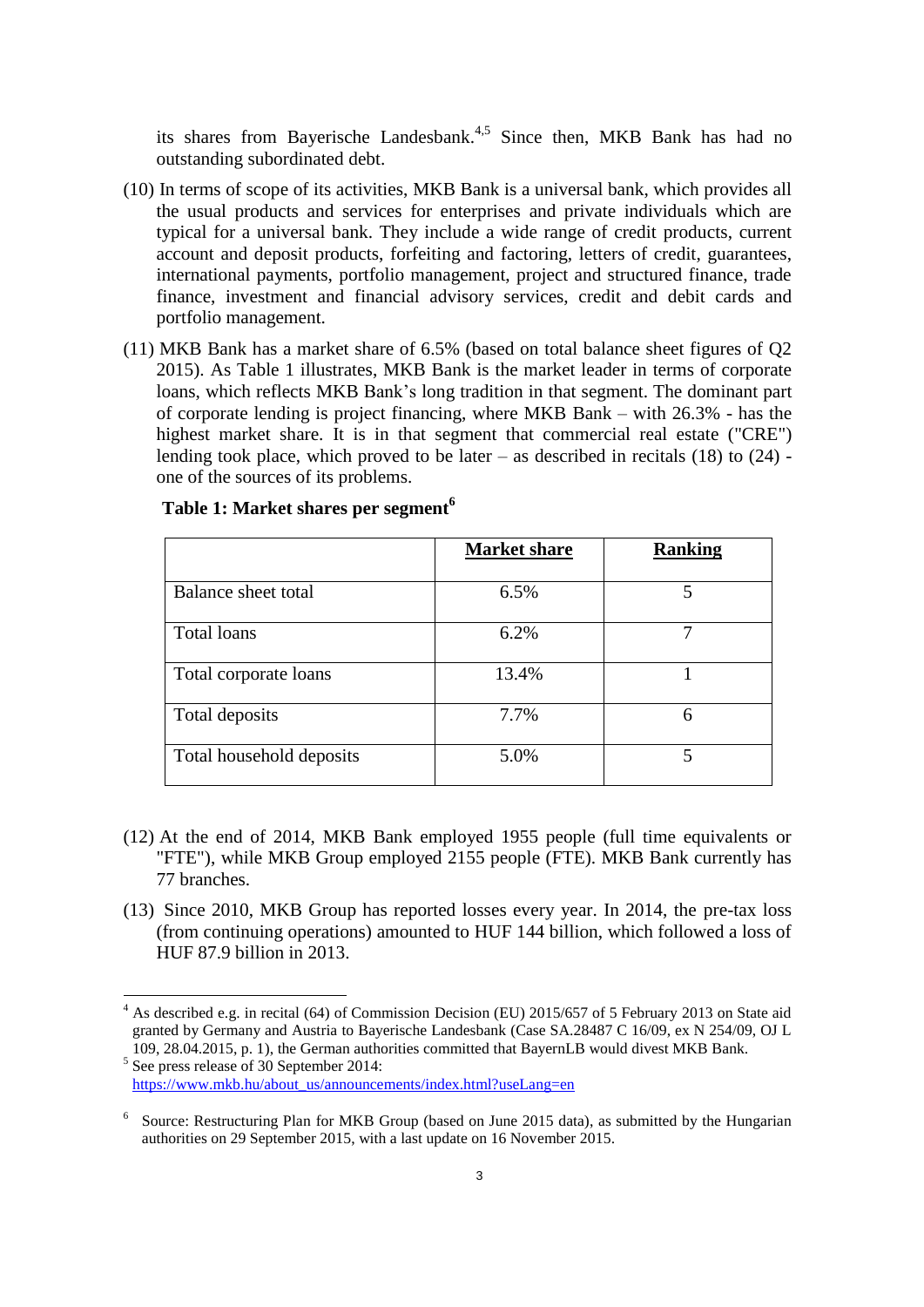- (14) The main reasons for the 2014 loss were high impairments and loss provisions (HUF 144.3 billion (EUR 456.7 million) as compared to HUF 97.3 billion (EUR 326.8 million) in 2013). MKB Group was obliged to recognize HUF 96.4 billion (EUR 305.1 million) of net impairments in 2014 (HUF 80.5 billion (EUR 270.3 million) in 2013). It also reported HUF 5.7 billion (EUR 18.0 million) of direct write-offs in 2014 (HUF 21.3 billion (EUR 71.5 million) in 2013). Moreover, the amount of HUF 144.3 billion (EUR 456.7 million) also included a provision of HUF 43.1 billion (EUR 136.4 million) for the settlement of consumer loans in foreign currency ("FX"). $\frac{7}{2}$
- (15) In terms of balance sheet, MKB Group reported at the end of 2014 total assets of HUF 1944 billion at a consolidated level<sup>8</sup> and Risk Weighted Assets<sup>9</sup> ("RWA") of HUF 1272 billion<sup>10</sup>. Its equity amounted to HUF 189 billion<sup>11</sup> and its capital adequacy ratio was at  $14.1\%$ <sup>12</sup>.

| <b>Key financial data</b>                          | 2014            | 2013      |  |
|----------------------------------------------------|-----------------|-----------|--|
| (profit, assets and RWA figures in HUF<br>billion) |                 |           |  |
| Profit before tax (continuing operations)          | $-144.0$        | $-87.9$   |  |
| Pre-tax return on average equity                   | $-66.7%$        | $-60.0\%$ |  |
| Cost-to-income ratio                               | $60.0\sqrt{14}$ | 84.1%     |  |
| <b>Total assets</b>                                | 1944            | 1962      |  |
| Total equity                                       | 188             | 165       |  |
| <b>RWA</b>                                         | 1272            | 1418      |  |
| CET1 ratio <sup>15</sup>                           | 14.1%           | 8.6%      |  |
| Total capital ratio                                | 14.1%           | 11.82%    |  |

# **Table 2: Key financial data of MKB Group<sup>13</sup>**

<sup>—&</sup>lt;br>7 See MKB Bank Zrt. Consolidated Financial Statements as at December 31 2014, page 135.

<sup>8</sup> See MKB Bank Zrt. Consolidated Financial Statements as at December 31 2014, page 111.

<sup>9</sup> <sup>9</sup> Including risk weights for market risk, large exposures and operational risk.

<sup>&</sup>lt;sup>10</sup> See MKB Bank Zrt. Consolidated Financial Statements as at December 31 2014, page 62.

<sup>&</sup>lt;sup>11</sup> See MKB Bank Zrt. Consolidated Financial Statements as at December 31 2014, page 111.<br><sup>12</sup> See MKB Bank Zrt. Consolidated Financial Statements as at December 31 2014, page 133.

<sup>&</sup>lt;sup>12</sup> See MKB Bank Zrt. Consolidated Financial Statements as at December 31 2014, page 133.<br><sup>13</sup> Source: MKB Bank Consolidated Financial Statements as at 31 December 2014, pages <sup>13</sup> Source: MKB Bank Consolidated Financial Statements as at 31 December 2014, pages 62, 111-112, 133-134.

<sup>14</sup> Annex 3 to the notification of 23.11.2015, Commitments for MKB Bank, p. 4.

<sup>15</sup> Common Equity Tier 1 as defined in Article 26 of Regulation (EU) No 575/2013 of the European Parliament and of the Council of 26 June 2013 on prudential requirements for credit institutions and investment firms and amending Regulation (EU) No 648/2012, OJ L 176 of 27.06.2013, p. 1-337.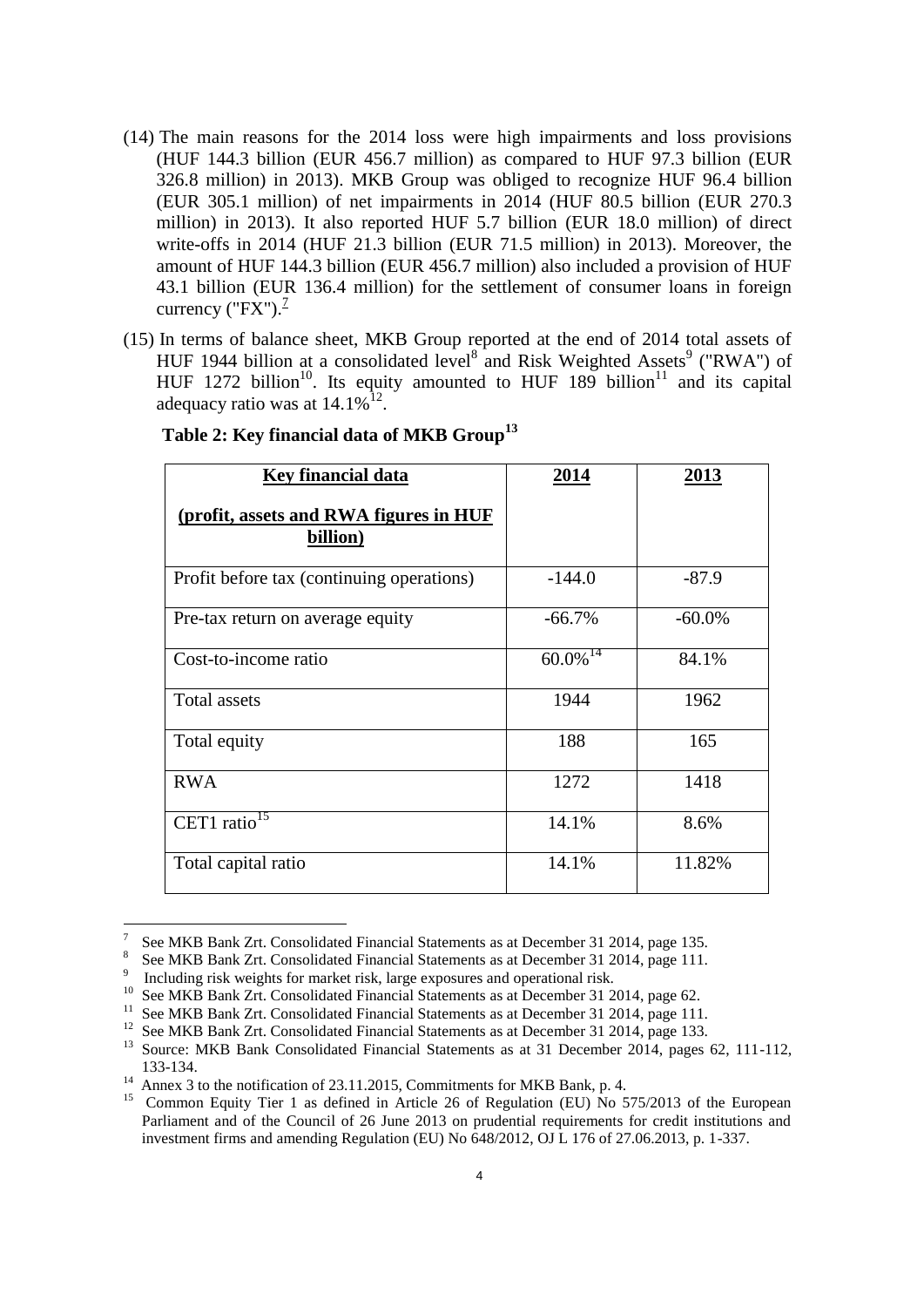(16) In the first six months of 2015, MKB Bank was still loss-making but the loss was smaller than in the corresponding period of 2014 (HUF 4 billion versus HUF 15.4 billion). As MKB Bank managed to reduce its RWA (HUF 1170 billion), its capital adequacy ratio slightly improved to  $14.68\%$ .<sup>16</sup>

# **2.2. The events triggering the measure**

(17) While MKB Bank showed strong growth in the pre-2008 period, the financial crisis exposed the weaknesses of its business model. The restructuring plan submitted by Hungary describes in detail the roots of the problems encountered by MKB Bank.

## *2.2.1. Problems related to CRE lending*

- <span id="page-4-0"></span>(18) From 2003 until the onset of the financial crisis, MKB Bank's strategy was to be a leading CRE financier in Hungary and the surrounding region, which exposed it to important risks during the crisis.
- (19) An important focus of MKB Bank was to grow in retail CRE loans (financing e.g. shopping centres) and to participate in the financing of all flagship retail projects in the region. Another major strategic focus was to build up a significant office financing portfolio. In numerous transactions, that aggressive volume strategy led to very significant risk-taking.
- (20) An important part of MKB Bank's lending was denominated in foreign currency and it frequently used loan structures such as balloon or bullet loans<sup>17</sup>. Moreover, it conducted an aggressive pricing policy, which translated into low margins on assets in comparison to peers.
- (21) MKB Bank also entered into a number of CRE loans which were not backed by cash-flow generating collateral but for instance by land plots, which is very speculative. The objective of those projects was to protect MKB Bank's leading position in the CRE financing market and to even strengthen its position by positioning itself for further lending volumes backed by cash-flow generating projects at a later stage. 20% of the "land plot" financing did not take place in the Hungarian market but in Romania.
- (22) Once the financial crisis started, MKB Bank's real estate financing strategy became more conservative. The CRE loan portfolio was put in rundown and new deals (or increases of existing exposures) were only allowed in exceptional cases. In line with that new strategy, MKB Bank established - in September  $2011 -$  the so-called *Special Credit Unit* (SCU) to handle separately all CRE exposures. At the end of

 $\frac{16}{16}$  Consolidated Interim Financial Statements, prepared under International Financial Reporting Standards as at 30 June 2015, 26 August 2015, pages 32, 65: [https://www.mkb.hu/dl/media/group\\_463afc792a1fd/group\\_46e7a0856ede6/group\\_55e080c94dc2c/ite](https://www.mkb.hu/dl/media/group_463afc792a1fd/group_46e7a0856ede6/group_55e080c94dc2c/item_5760.pdf) [m\\_5760.pdf](https://www.mkb.hu/dl/media/group_463afc792a1fd/group_46e7a0856ede6/group_55e080c94dc2c/item_5760.pdf)

 $17$  A balloon [loan](https://en.wikipedia.org/wiki/Mortgage_loan) is a loan which does not fully [amortize](https://en.wikipedia.org/wiki/Amortization_(business)) over the term of the [contract,](https://en.wikipedia.org/wiki/Mortgage_note) thus leaving a balance due at [maturity.](https://en.wikipedia.org/wiki/Maturity_(finance)) A bullet loan is an extreme example of a balloon loan where there is no amortization at all and where the entire loan amount must be repaid with a single large payment at the end of the [term](http://www.investinganswers.com/node/5890) of the loan.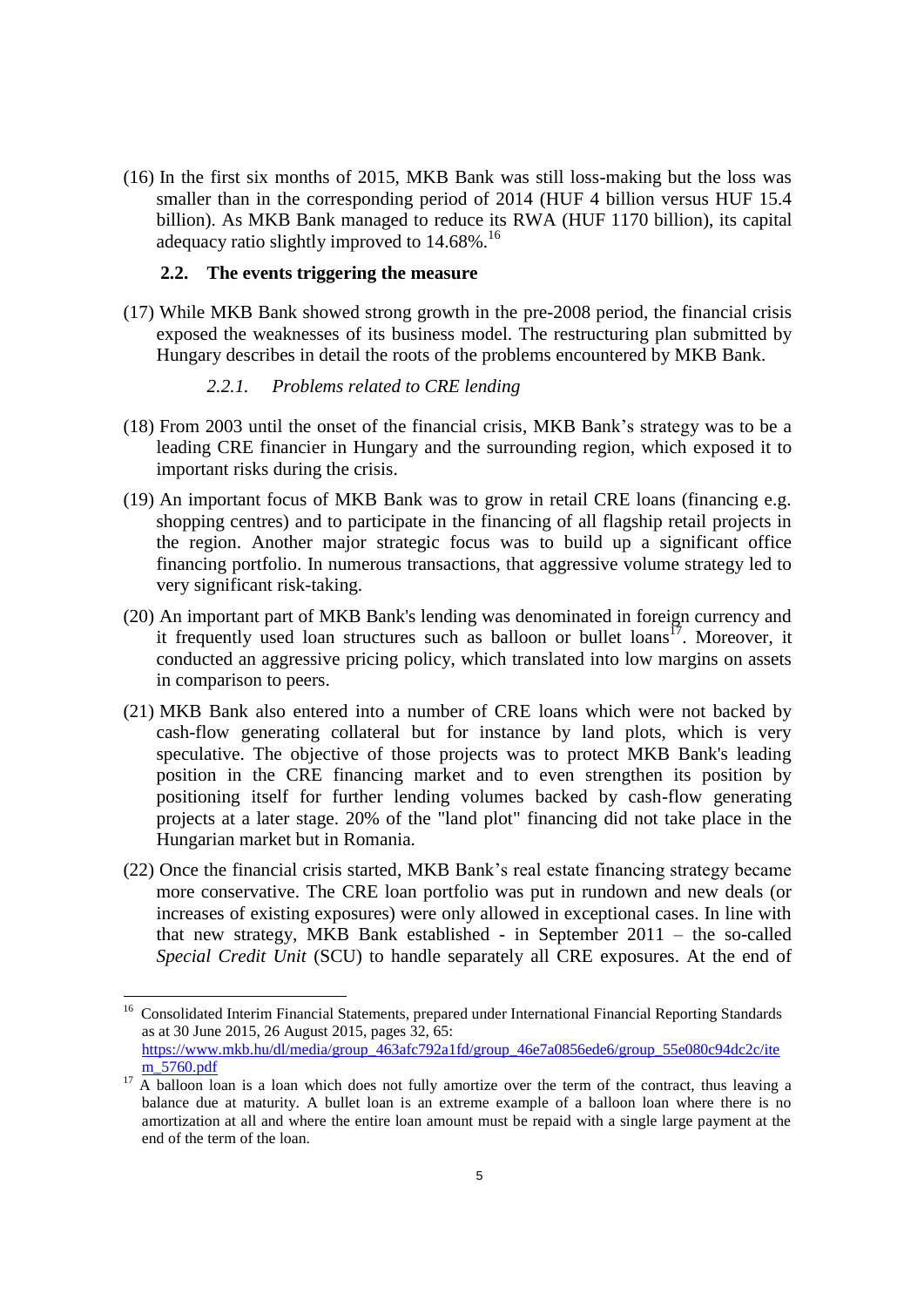2011, total gross exposures ("GEX") equivalent to EUR 2.6 billion were transferred to the SCU (75% of which denominated in EUR, 14% in CHF and only 9% in HUF). During the economic crisis the increased FX volatility hit those EUR and CHF loans and led to substantial increases in non-performing loans ("NPLs"). Although the proportion of EUR and CHF exposures decreased in the past few years, those loans still represent a significant portion<sup>18</sup> of the SCU portfolio.

- <span id="page-5-1"></span>(23) The status of MKB Bank's substantial CRE loan portfolio as a problem was also confirmed in the 2014 Asset Quality Review (AQR) conducted by the European Central Bank ("ECB") as part of its comprehensive assessment. The ECB examined two portfolios of MKB Bank: the CRE loan portfolio and the residential real estate loan portfolio, which covered 76% of the SCU portfolio. According to its findings, the two portfolios were under-provisioned on 31 December 2013 by EUR 437 million, i.e. by EUR 326 million for CRE loans and EUR 111 million for residential real estate loans.
- <span id="page-5-0"></span>(24) In conclusion, an aggressive volume-driven strategy in CRE lending without sufficient regard to loan quality caused major problems for MKB Bank. As internal solutions did not allow for a sufficiently fast solution of those problems, the restructuring plan submitted by Hungary now implies hiving-off those assets into an AMC.

# *2.2.1. Problems related to corporate/SME lending*

- (25) MKB Bank historically had its core competence in the financing of large corporates but its processes and practices lacked appropriate risk management in a number of aspects: in underwriting and contracting, in monitoring, as well as treating problem loans. Those problems became even more important when MKB Bank sought expansion in the SME segment.
- (26) In that segment, MKB Bank quickly built up a loan portfolio with lax risk control: before the financial crisis, the number of newly acquired clients amounted to 500- 600 per year. By contrast, that number decreased to below 150 in 2011. Unhedged FX lending (especially in CHF) was very significant, which led to a deteriorating portfolio quality and massive losses, in particular when the HUF started depreciating heavily.

### *2.2.2. (Forex) problems related to household lending*

<u>.</u>

(27) Mortgage-backed loans (housing and home equity loans) originated between 2005 and 2009 and denominated in CHF represent the vast majority of MKB Bank's household lending portfolio. Until the end of 2009, the mortgage portfolio had increased continuously to more than EUR 1.8 billion. The level of NPL was relatively low until the end of 2008. However, thereafter and until March 2015, NPL formation substantially accelerated due to HUF depreciation and increasing interest rates, which increased monthly debt service payments of the borrowers substantially.

<sup>&</sup>lt;sup>18</sup> End of September 2015, for the portion of the SCU portfolio to be transferred to the asset management vehicle), EUR net exposures still represent around 40% of the total net exposure, and CHF net exposures still represent around 20% of the total net exposure.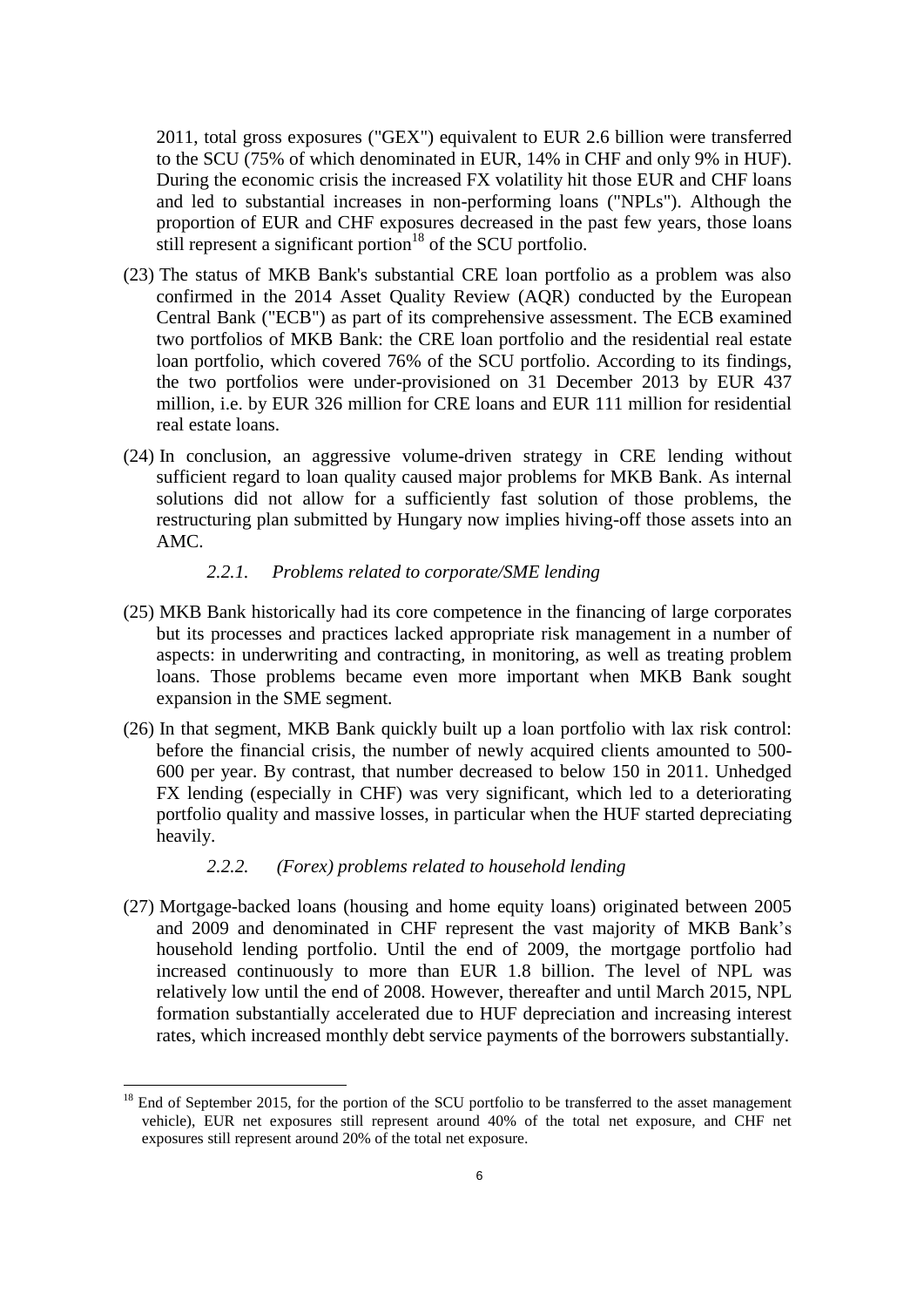- (28) A number of government measures had also significant negative impact on the profitability of mortgage lending.
- (29) The first government measure was announced in Q3 2011 which provided an early repayment option for FX mortgage loans at fixed, preferential exchange rates. Between September 2011 and February 2012, around 13 000 customers applied for that option, which resulted into a loss of EUR 120 million for MKB Bank (mostly booked for 2011).
- (30) The second government measure was announced in Q3 2014. It made HUF conversion compulsory for FX-denominated loans, and ordered the repayment of income from past unfair (unilateral) interest rate increase and unfair exchange rate margin. The 2014 Annual Report of MKB Bank states that a HUF 43 billion provision was booked to cover the consequences of that second measure.
- (31) Altogether, MKB Bank lost roughly one-third of its retail portfolio as a result of those government measures. MKB Bank was mostly hit by the loss of the best performing and most profitable long-term part of its retail mortgage portfolio, which apart from the immediate effects on the balance sheet, resulted in losing the most stable part of the source of future income and profit.
	- *2.2.3. Miscellaneous problems*
- (32) MKB Bank's cost-to-income ratio (CIR) historically belonged to the highest in the sector. In 2014, MKB Bank's CIR was  $60\%$ <sup>19</sup>, while the average of the peer group was 45%. By comparison, the best performers in the sector had a CIR in the lower 30%-area.
- (33) The main reason for the lower structural profitability of MKB Bank is the unusually high presence of large corporates both on the asset and the liability sides. In general, large corporates have relatively more bargaining power when it comes to interests paid on their loans and interest received on their deposits. It was reinforced due to the lack of risk/return controls before the financial crisis. MKB Bank's heavy reliance on the large corporate segment resulted in significantly lower interests earned on corporate assets (yearly average of 2.7% of gross exposures, versus 4.1% average of the peer group), and one of the highest interests paid for corporate deposits on the market (2.1% yearly average compared to 1.8% peer group average).
- (34) Moreover, MKB Bank also had important problems in terms of risk management. Up to a certain exposure limit (ca. EUR 1 million) the risk department was not involved in the loan decision-making process and the preparation of the loan application documentation before the crisis. The decision to take on credit risk and even the pricing decision was the sole competence of the business unit. As a result, MKB Bank did not have consistent principles in the credit analysis and the setting of loan conditions, and pricing was not aligned with the risk rating of the counterparty. In general, business was continuously encouraged to realise loan volume growth and the incentive system of the business segments disregarded the risk cost of the portfolio. As the portfolio quality issues became apparent, it turned out that MKB

 $19$ Annex 3 to the notification of 23.11.2015 by the Hungarian authorities, Commitments, page 4.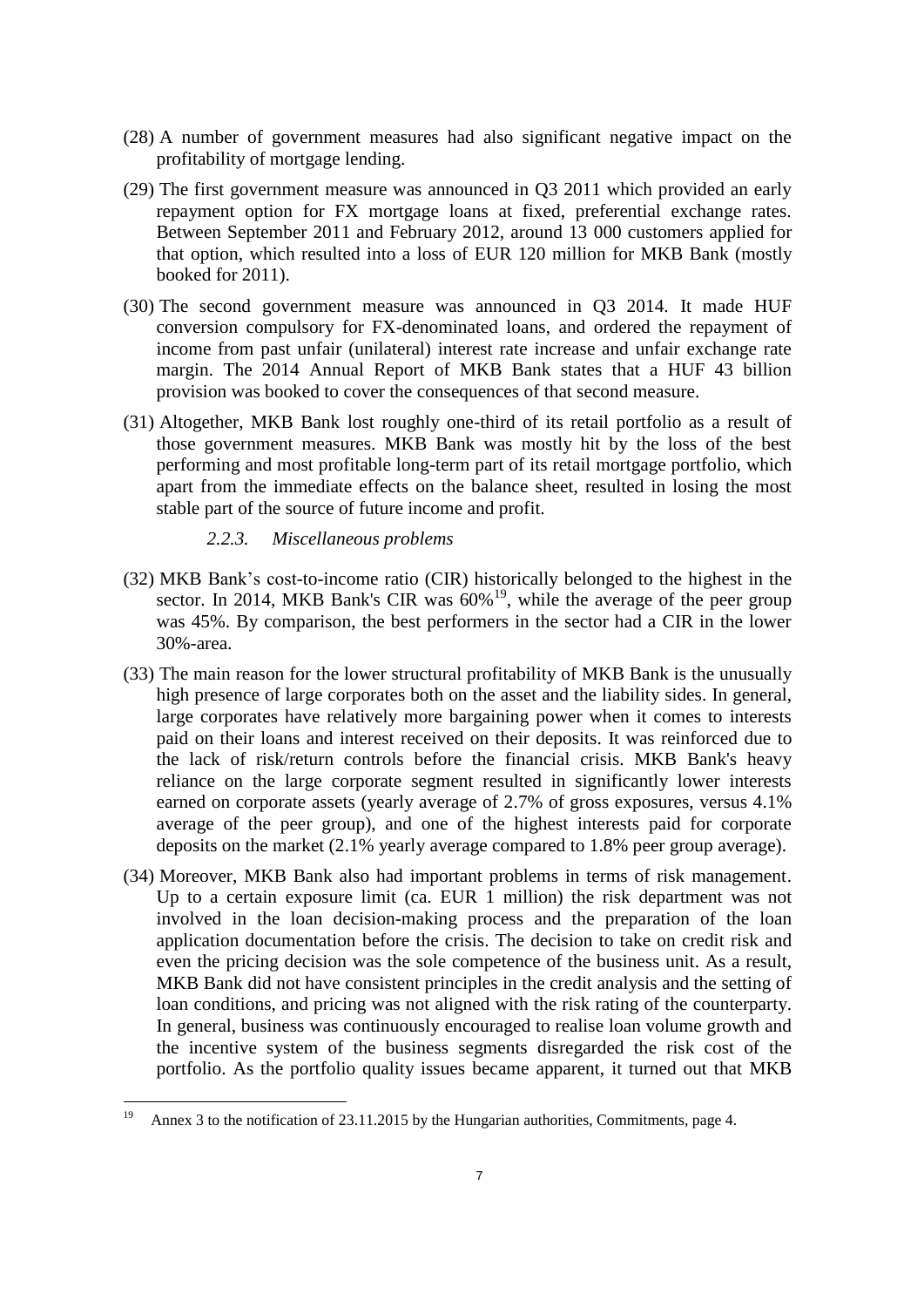Bank had to face significant losses (partly due to non-appropriate loan documentation). In some cases, the enforcement of collateral was difficult or even impossible to implement.

(35) Finally, apart from the government measures described in recitals (29) and (30), MKB Bank's profitability also fell because of the introduction of the bank levy<sup>20</sup> in 2010 and the introduction of free monthly cash withdrawals up to a certain limit in 2014.

# **3. DESCRIPTION OF RESOLUTION PROCESS, RESOLUTION TOOLS AND THE AID MEASURES**

#### **3.1. The resolution process**

- <span id="page-7-1"></span>(36) On 16 December 2014, the supervisory department of MNB informed the resolution department of MNB that MKB Bank was judged "likely to fail" within the meaning of Article 32(1)(a) of Directive 2014/59. The supervisor was of the opinion that - within 12 months - MKB Bank would infringe its capital requirements in a way that would justify the withdrawal of its banking licence. The supervisor concluded that the AQR (see recital [\(23\)\)](#page-5-1) would require additional provisioning and, together with a number of other negative items under the International Financial Reporting Standards to be recorded in January 2015, MKB Bank's capital adequacy ratio would drop to [8-15]% and [7-14]% by end 2014 and end 2015 respectively, below the 16%  $SREF^{21}$ -based capital adequacy requirement.
- (37) On 17 December 2014, the owner of MKB Bank, the Hungarian State, declared that it had no intention to inject the required capital. As a result, the resolution authority concluded that the resolution condition set out in Article 32(1)(b) of Directive 2014/59 was also met. Finally, based on financial stability considerations, the resolution authority considered that the public interest criterion of Article 32(1)(c) of Directive 2014/59 was also fulfilled.
- (38) On 18 December 2014, the resolution authority decided to place MKB Bank under resolution.
- <span id="page-7-2"></span>(39) On 25 February 2015, the resolution authority approved a detailed "resolution action plan" which was based on three groups of measures:
	- 1. clean up MKB Bank's balance sheet to increase capital adequacy and improve profitability;
	- 2. reorganise with a view to enhance efficiency; and
	- 3. sell MKB Bank after the implementation of the asset separation tool.
- <span id="page-7-0"></span>(40) First, the resolution authority tried to clean MKB Bank's balance sheet by selecting 158 loan lines for spin-off, mainly based on the former SCU portfolio. An attempt was made to sell as much as possible on the market via three methods:
	- 1. Sale through data room;

<sup>&</sup>lt;sup>20</sup> Tax on the Hungarian banking sector introduced in 2010 by the Hungarian authorities and calculated on basis of the total assets of the banks.

 $21$  Supervisory Review and Evaluation Process of the financial supervisor.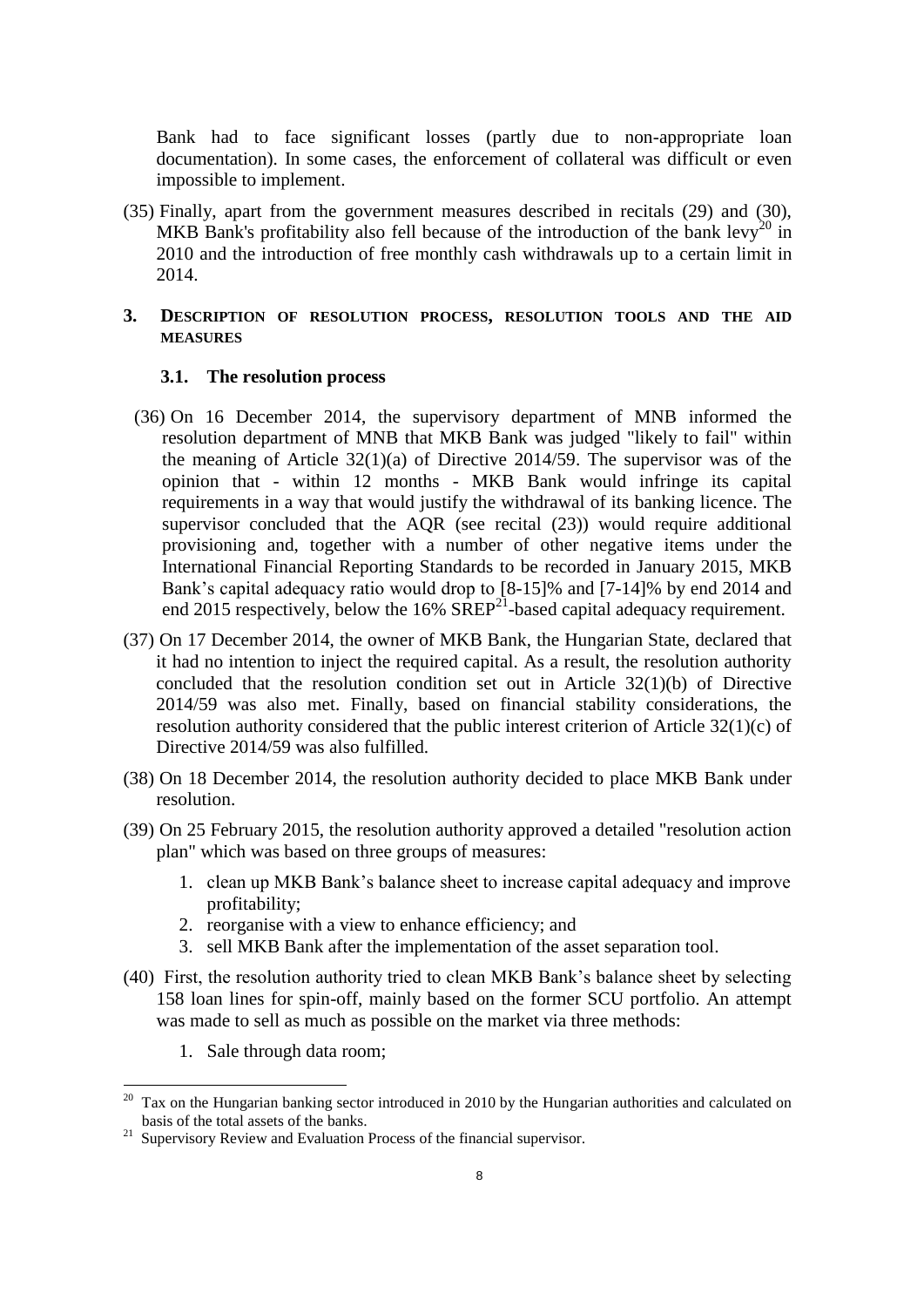- 2. Sale through bilateral negotiations (mainly to syndication partners); and
- 3. Other methods (loan workout processes, refinancing by other institutions, etc).

| All figures in EUR million      | Number of | <b>Gross</b> | Net exposure  |
|---------------------------------|-----------|--------------|---------------|
|                                 | items     | exposure     |               |
| Former SCU portfolio            | 233       | 1993         | $[1200-1500]$ |
| Portfolio selected for spin off | 158       | 1311         | $[650-900]$   |
| Dataroom 1                      | 127       | 738          | $[250-350]$   |
| Dataroom 2                      | 4         | 308          | $[250-300]$   |
| Not eligible for dataroom       | 27        | 265          | $[150-250]$   |

# **Table 3: Assets to be divested (status as of Q4 2014)<sup>22</sup>**

- <span id="page-8-0"></span>(41) As regards the first method, that of sale through data rooms, MKB Bank set up two virtual datarooms. In Dataroom 1, there were mainly non-cash-flow-based speculative financing deals and other types of CRE loans. Although four bidders participated in the final stage of the process, there was no compliant bid. In Dataroom  $2^{23}$ , out of four shopping centres for sale, two were sold<sup>24</sup>, one not, and there is also an offer on the claim backed by the Mammut Plaza shopping center<sup>25</sup> ("the Mammut deal"). As regards the bilateral negotiation solution, syndication partners acquired 7 exposures from MKB Bank.
- <span id="page-8-1"></span>(42) However, after that "private" process, a substantial part of the assets still remained unsold. Those assets constitute the portfolio to be transferred to the RAMV owned and funded by the resolution fund (i.e. the measure), which will be described more in detail in section [3.2.](#page-9-0)
- (43) In the course of 2015, MKB Bank also started to implement several reorganization measures to improve its efficiency and restore its viability, in particular:
	- it sold its stake in the loss-generating insurance companies by retaining only 1% ownership;
	- it terminated the joint control over the MKB Euroleasing Group: MKB Bank gained sole control over the car financing business while it terminated its

1

<sup>&</sup>lt;sup>22</sup> Source: Annex 1 to the notification of 23.11.2015 by the Hungarian authorities, Restructuring plan, p. 24.

<sup>&</sup>lt;sup>23</sup> Initially, four assets were dedicated for sale in Dataroom 2: P4 Plaza; Shopping Center; Arena; and Mammut. P4 Plaza and Arena were sold, Mammut is currently under sale process. Shopping Center (located in Zagreb, Croatia) was not sold and remained in the SCU portfolio.

<sup>24</sup> The sale of two loans related in total to GEX of approximately EUR 188 million and the consideration received was in a range between [70-90]% of GEX.

 $25$  Gross exposure of EUR 118 million.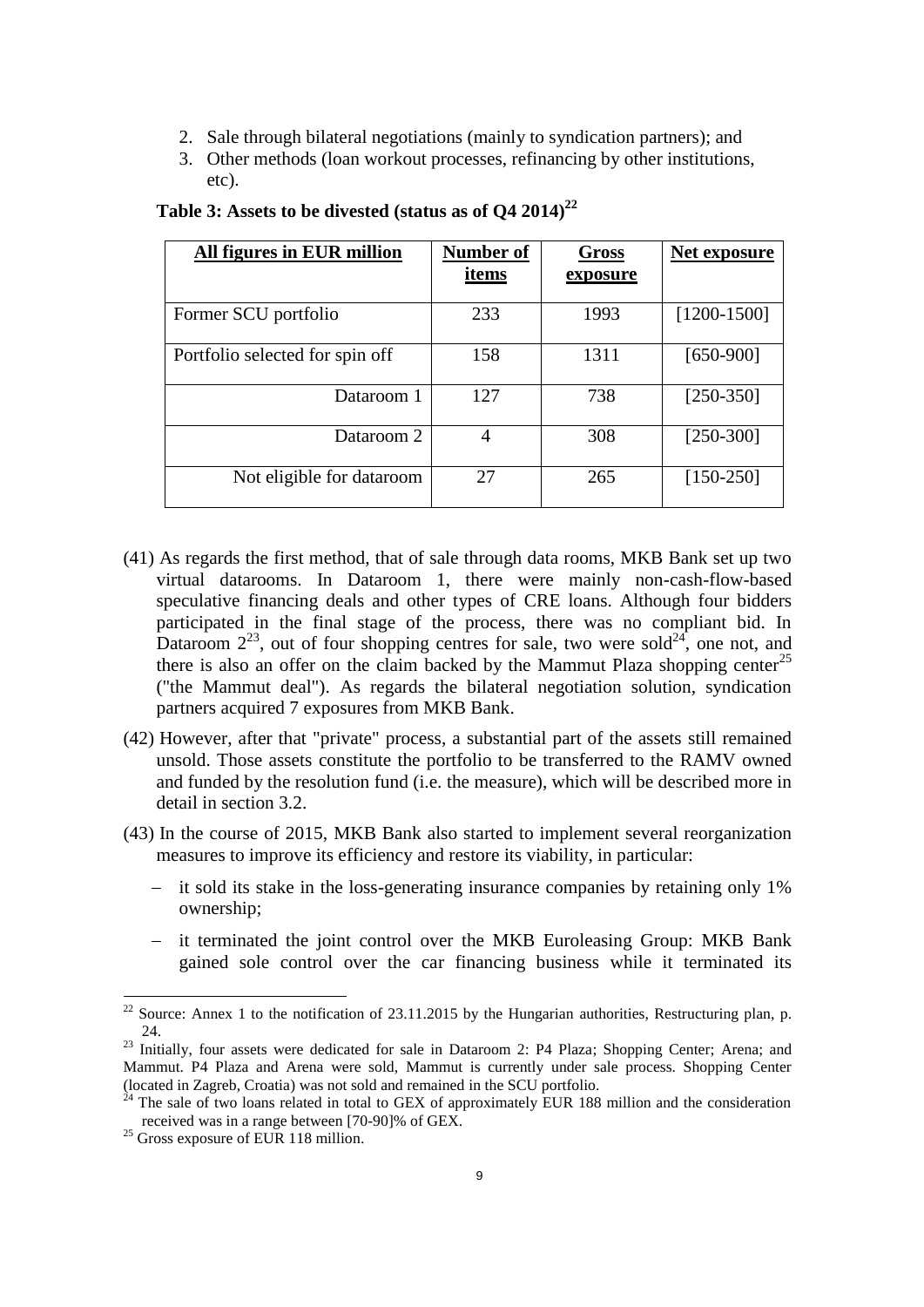affiliation in three other businesses (a car dealer business, a car insurance business and a sport club); and

- it launched a significant cost-cutting programme.
- (44) MKB Bank also started to design the sale process of the remaining so-called "core bank" (i.e. MKB Bank without the assets transferred to the RAMV). According to the commitments submitted by the Hungarian authorities, MNB as the resolution authority expects to launch the sale of business process soon after the finalisation of the asset separation process  $[...]^{26}$ .

# <span id="page-9-0"></span>**3.2. Description of the asset separation tool**

#### *3.2.1. Objective*

(45) The aim of the asset separation tool measure is to remove uncertainty about the future value of MKB Bank's most problematic assets (i.e. problematic CRE loans) so that it can concentrate on the implementation of the restructuring plan and restore its viability by the end of the restructuring period, i.e. by 31 December 2019.

### *3.2.2. Set-up and characteristics*

(46) The RAMV is established in accordance with Article 42(2) of Directive 2014/59 and is designed to be a permanent entity which could also be used for future resolutions. The resolution fund will provide all funding to the RAMV, which includes both the foundation costs and the funds needed to pay for the acquisition of the assets. The consideration for the transferred assets will be paid in cash.

#### *3.2.3. Scope of the transfer*

(47) The portfolio selection was mainly based on the former SCU portfolio of MKB Bank as explained in recitals [\(40\)](#page-7-0) and [\(41\).](#page-8-0) In the end, the portfolio earmarked for transfer contains 104 positions corresponding to gross exposures of HUF 213.6 billion (EUR 681.8 million<sup>27</sup>) and net exposures of HUF  $[100-150]$  billion (EUR  $[319-479]$ ) million).<sup>28</sup>

### <span id="page-9-1"></span>*3.2.4. Transfer value/market value*

(48) The transfer value is capped at the real economic value ("REV") of the assets in line with the Impaired Assets Communication<sup>29</sup>. The REV of the assets of MKB Bank that are transferred to the RAMV, as assessed by the Hungarian authorities, amounts

<u>.</u>

[…] Covered by the obligation of professional secrecy

 $27$  Using 30 September 2015 data, EUR/HUF conversion rate of 313.32 and a CHF/HUF conversion rate of 286.62. About 45% of the exposure is in HUF, 35% is in EUR and 20% is in CHF, so that foreign currency amounts and their conversion rates determine the effective exposure value in HUF.

<sup>28</sup>  $\frac{28}{29}$  See footnot[e 27.](#page-9-1)

See point (40) of the Communication from the Commission on the treatment of impaired assets in the Community banking sector, OJ C72, 26.3.2009, p. 1 ("the Impaired Assets Communication").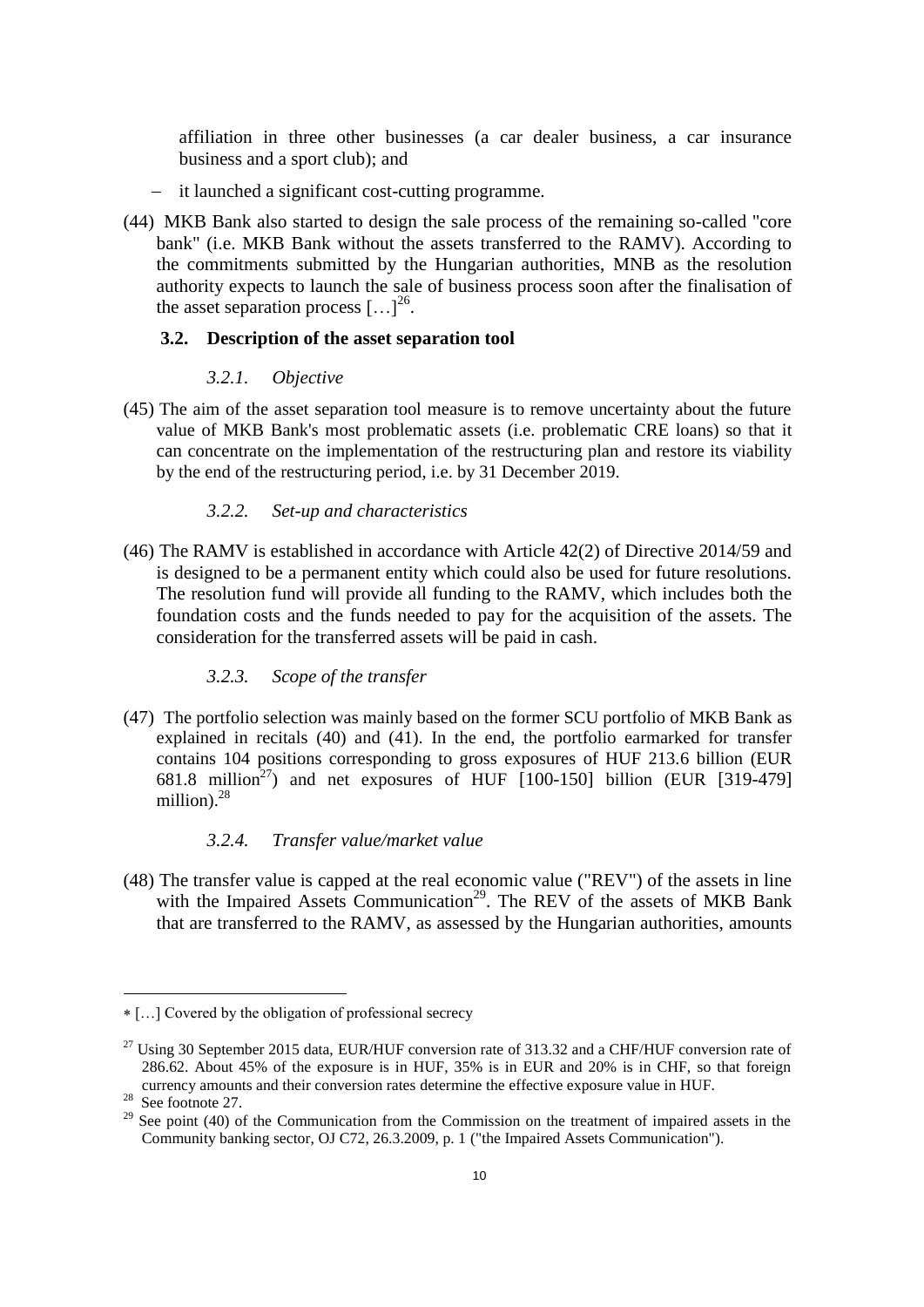to 45% of the gross book value of the 104 exposure line items<sup>30</sup>. When taking the gross book value cited above, the REV would correspond to HUF 96.1 billion (EUR  $306.8$  million<sup>31</sup>) compared to net exposures after impairments of HUF [100-150] billion (EUR [319-479] million<sup>32</sup>) as of 30 September 2015. Hungary commits that the transfer value of the assets to the RAMV will not exceed their REV (in this case 45% of the gross book value of the assets) as established and proposed by the Hungarian authorities based on an independent final valuation carried out in accordance with Article 36 of Directive 2014/59.

- (49) The MV of the assets was also established and proposed by the Hungarian authorities. The MV of the assets transferred to the RAMV amounts to [20-40]% of the gross book value of the exposures. When taking the gross book value cited above, the MV would correspond to HUF  $[43-85]$  billion (EUR  $[137-274]$  million<sup>33</sup>).
- (50) To meet the requirements of Article 36 of Directive 2014/59, the Hungarian authorities commissioned independent appraisers to determine the REV and the MV of the portfolio to be transferred to the RAMV. Firstly, PriceWaterhouseCoopers ("PwC") performed an individual valuation of each individual loan of the portfolio to be transferred. For performing loans, PwC used the discounted cash flow approach and discounted the expected repayments of principal and interest to the valuation date. For NPLs, PwC used a collateral-based valuation approach. It then applied a portfolio discount and arrived at a valuation range for the REV and the MV for the entire portfolio. The proposals of the Hungarian authorities are broadly in the middle of those ranges. Secondly, in addition to the valuation by PwC, the Hungarian authorities also commissioned CBRE and Ernst & Young to carry out in parallel a valuation for a selected sample of the portfolio to be transferred. That sampling exercise confirmed the ranges proposed by PwC and provides further underpinning for the valuations used by the Hungarian authorities (i.e. REV equivalent to 45% of gross exposures, MV equivalent to [20-40]% of gross exposures).
- (51) The Commission, supported by an independent and external expert, verified the Hungarian submissions as to the REV and MV, by analyzing a sample of 9 loans representing EUR 194 million or just below one-third of the total portfolio, measured by gross exposures. At the end of its analysis, the expert concurred with Hungary that a REV of 45% (of the gross book value) and an MV of [20-40]% (of the gross book value) were plausible for that portfolio.

#### *3.2.5. Impact on burden-sharing*

<span id="page-10-0"></span>(52) Based on the valuation report provided on 30 November 2015, an independent appraiser assessed the market value of MKB Bank (value of the equity) as being negative (EUR [(-20)-0] million). The valuation was a final valuation carried out for

-

 $30$  This includes the exposure to "Resideal", a special purpose subsidiary of MKB Bank to manage some of its repossessed CRE assets.

<sup>&</sup>lt;sup>31</sup> Using 30 September 2015 gross book value of HUF 213.4 6 billion and a EUR/HUF conversion rate of 313.32.

<sup>32</sup> See footnote [27.](#page-9-1)

<sup>&</sup>lt;sup>33</sup> See footnot[e 27.](#page-9-1)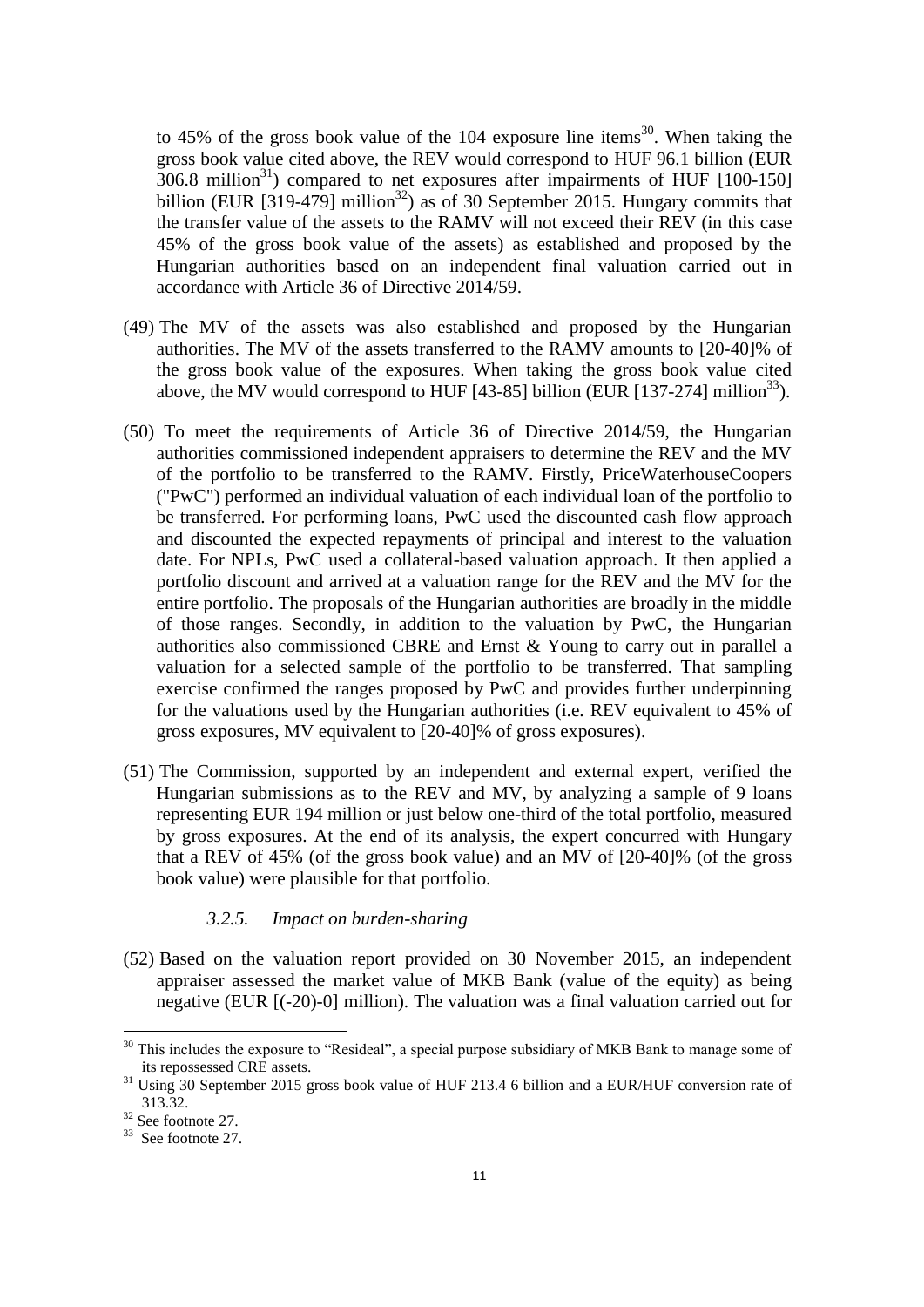the purposes of Article 36 of Directive 2014/59, and the valuation was performed with MKB Bank still holding the spin-off portfolio, which was valued at market price. The value of the core bank was lower than the State aid element of the asset separation measure. Therefore, the resolution design of the Hungarian authorities implied that the existing shareholder of MKB will be fully wiped out. RAMV (i.e. the entity which will grant the State aid) will become the 100% shareholder of the core bank.

<span id="page-11-2"></span>(53) The independent appraiser also considered an insolvency scenario, with a liquidation of MKB Bank. The ex-ante "no creditor worse off" estimation of insolvency treatment shows a shortfall in capital of EUR [20-60] million, which means that creditors would suffer higher losses in case of liquidation than in a resolution process.

#### **4. THE RESTRUCTURING PLAN AND COMMITMENTS**

## <span id="page-11-0"></span>**4.1. The restructuring plan**

1

- (54) Together with the notification, on 23 November 2015 the Hungarian authorities submitted the restructuring plan which describes in detail the roots of the problems of MKB Bank, and contains projections for both a base case and an adverse case scenario.
- (55) The restructuring period will start with the adoption of this Decision and last until 31 December 2019, when the financial projections show that MKB Bank will be achieving again an appropriate return on equity, after having covered all its costs including loan loss provisions.
- (56) For the base case, the Hungarian authorities assumed moderate GDP-growth of 2.3% in 2016 and 1.8% for the period 2017-2019, while for inflation it used forecasts of 2.3% and 2.9% respectively for 2016 and 2017-2019. For the 3-month BUBOR rate, the Hungarian authorities assumed a rising trend (1.63% in 2015; 2.12% in 2016; 2.93% 2017 and 3% in 2018/2019).
- (57) In the base case scenario, MKB Group will gradually improve its financial performance mainly as a result of improving lending volumes, lower impairment projections and tight cost control. The profit improvement is broad-based across segments with only the retail segment performing weaker over the restructuring period.
- <span id="page-11-1"></span>(58) At the end of 2019, MKB Bank's return on equity is projected to be [6-11]%, with at that point in time a total capital ratio of [10-15]%. The latter compares to a total required capital ratio of  $12.5\%$ <sup>34</sup>.

The capital ratio will increase from 10% in 2015 because of the gradual phasing in of the capital conservation buffer.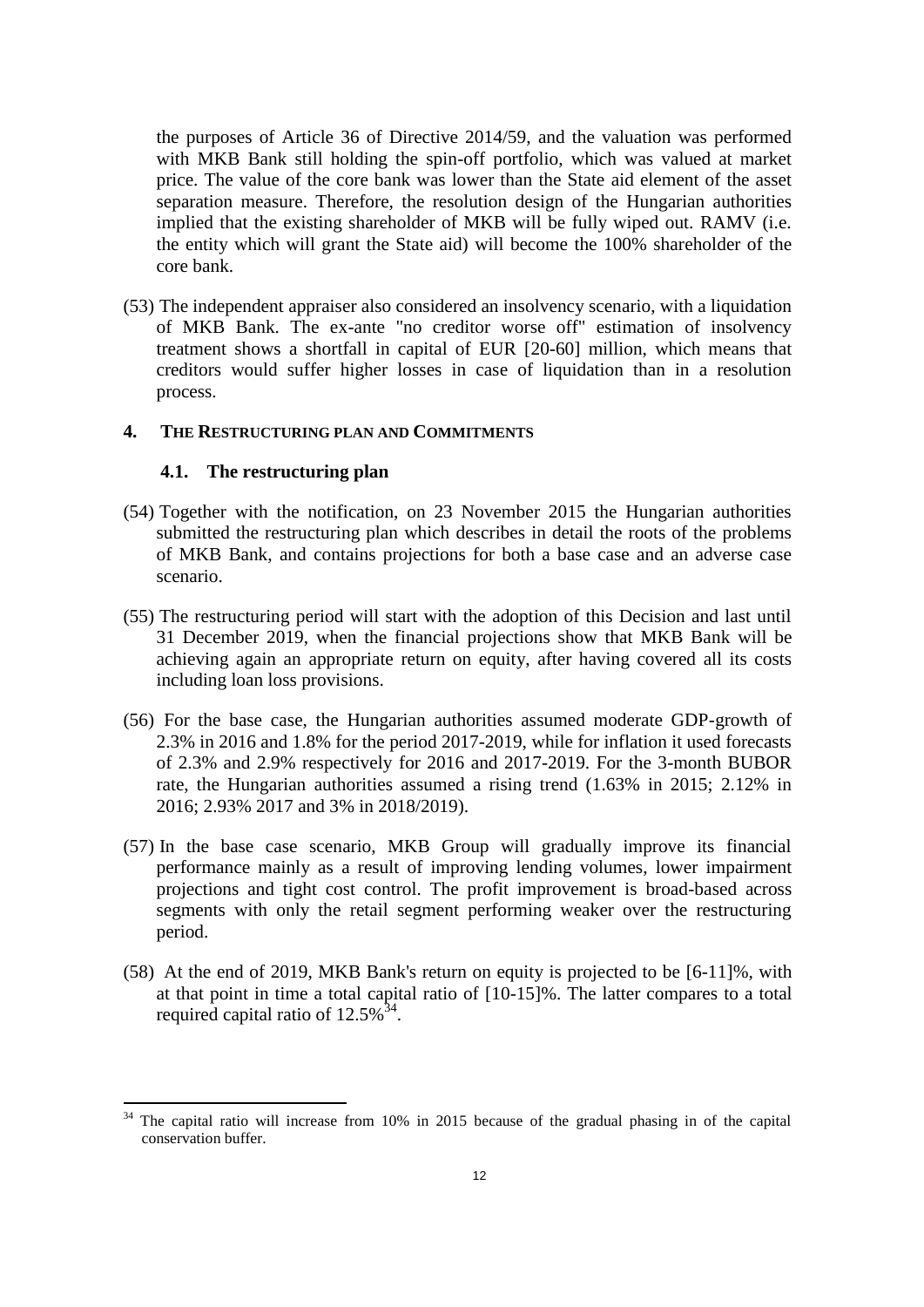| All figures in<br>bio HUF  | 2015       | 2016       | 2017       | 2018       | 2019       | <b>CAGR 2019-</b><br>2015 |
|----------------------------|------------|------------|------------|------------|------------|---------------------------|
| Gross margin               | $[\ldots]$ | $[\ldots]$ | $[\ldots]$ | $[\ldots]$ | $[\ldots]$ | $[ \ldots ]$              |
| Net margin                 | $[\ldots]$ | $[]$       | $[]$       | $[]$       | $[]$       | $[\ldots]$                |
| Loan Loss<br>Provisions    | $[\ldots]$ | $[\ldots]$ | $[]$       | $[\ldots]$ | $[\ldots]$ | $[\ldots]$                |
| Operational<br>result      | $[\ldots]$ | $[]$       | $[]$       | $[]$       | []         | $[ \ldots ]$              |
| Net income                 | $[]$       | $[]$       | $[\ldots]$ | []         | $[]$       | $[\ldots]$                |
| RoE                        | $[\ldots]$ | $[\ldots]$ | []         | $[]$       | $[\ldots]$ | $[\ldots]$                |
| $Cost-to-$<br>income ratio | $[\ldots]$ | $[]$       | $[]$       | $[]$       | $[\ldots]$ | $[\ldots]$                |
| Total assets<br>(bio EUR)  | $[]$       | []         | $[]$       | $[]$       | $[\ldots]$ | $[ \ldots ]$              |

**Table 4: Financial projections MKB Group in base case scenario**

<span id="page-12-0"></span>(59) In an adverse case scenario, GDP growth would be negative in 2016 (-0.2%) before gradually improving to 0% in 2016, 0.5% in 2017 and 1% in 2018. Inflation would move to 3.5% in 2016 and would then marginally decrease to 3% in 2019. The 3 month BUBOR rate would increase quite markedly from 1.6% in 2015 to 5.1% in 2016; 5.9% in 2017, 5.4% in 2018 and to 4.9% in 2019. In that adverse scenario, MKB Bank would remain loss-making over the period 2015-2017 to then become profitable first in 2018 according to the stress scenario (in 2016 in the baseline scenario). In the adverse scenario, MKB Bank's total capital ratio would still be at [10-15]% at the end of the restructuring period.

# **4.2. Commitments<sup>35</sup>**

<span id="page-12-1"></span>(60) The Hungarian authorities have provided a set of commitments aiming to restore and maintain the long-term viability of MKB Group, as well as commitments to limit the distortion of competition. The commitments set out below are forward-looking, and concern the period from the date of this Decision to the end of the restructuring period, i.e. 31 December 2019, unless the commitment says otherwise.

# *4.2.1. Commitments to restore long-term viability*

 $(61)$  Divestment of CRE lending<sup>36</sup>: MKB Group will not enter in CRE financing in any form throughout the restructuring period, and will amortize the remaining SCU

<sup>&</sup>lt;sup>35</sup> Please refer to Annex I for the detailed description of commitments.

<sup>&</sup>lt;sup>36</sup> CRE lending definition for the purposes of the commitment: any real estate financing where the repayment of the loan is coming from the sale or the regular income of a real estate and the borrower is a legal entity or a private entrepreneur. Typical purpose or use: office, commercial areas (department store, plaza, etc.), logistics, warehouses, hotel, leisure and hospitality, residential developments, industrial real estates, parking garages, land plots, and their combination.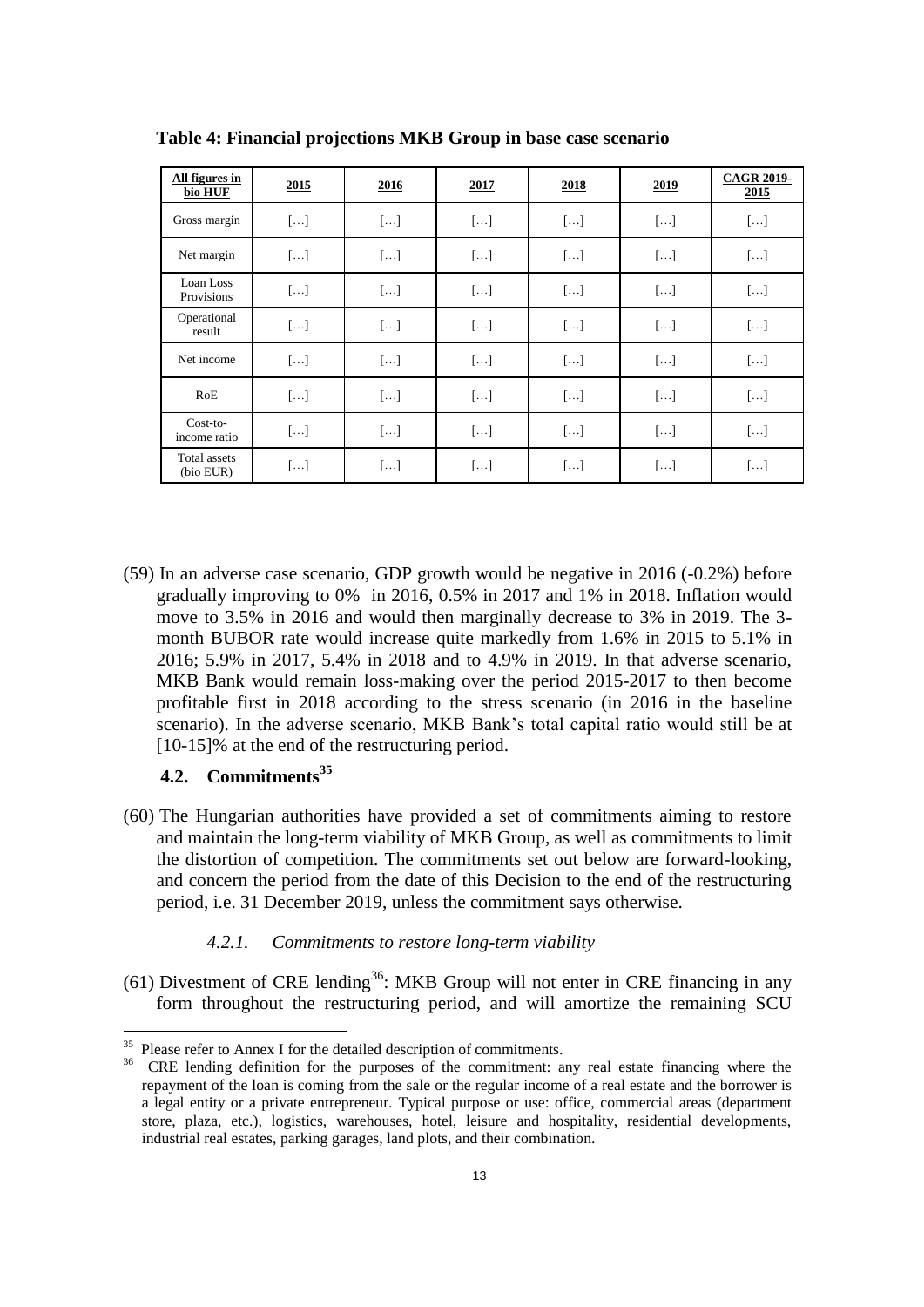portfolio in a way that by the end of the restructuring period the total outstanding gross exposure on the remaining SCU will be decreased from HUF 412 billion (SCU portfolio without the spin-off portfolio at the end of 2014) to below 15% (HUF 0-60 billion) of the SCU portfolio at the end of 2014 without the spin-off portfolio (i.e. a reduction by at least 85%).

- (62) Prohibition of FX lending: MKB Group will not issue new FX-denominated loans to private individuals during the restructuring period and corporate FX lending will be restricted to cases where a natural hedge is provided on the client's side.<sup>37</sup>
- (63) Cost-reduction measures:
	- (a)MKB Group will reach a [50-60]% cost-to-income ratio in 2016, and keep that ratio below [50-55]% from 2017 on throughout the entire restructuring period.
	- (b)The maximum number of FTE of MKB Group will be reduced to [2000-2100] by 31 December 2015, to [1950-2050] by 31 December 2016, and to [1950-2050] by 31 December 2017. MKB Group will cap the FTE level from 2018 onwards at [1950-2050] until the end of the restructuring period.
	- (c)MKB Group will reduce its total branch number from 79 in 2014 to [70-76] by 31 December 2017 and cap it at that level until the end of the restructuring period.
	- (d)MKB Group will constantly analyse the profitability of its branch network and implement the necessary steps to avoid potential future losses. MKB Group will close further branches after 2017 within one year if the branch is generating loss for MKB Group by not being able to cover its direct cost in the previous calendar year and there is an adequate solution for substitution.
- (64) Improving risk management:

<u>.</u>

- (a)MKB Group will operate in line with the principles of the new risk strategy from January 2016. Throughout 2016, MKB Group will implement sector strategies, management reporting and controlling, credit committee decision making, and business planning aligned with the new risk strategy and risk appetite framework, with a view to have full implementation by 31 December 2016, including supporting IT infrastructure.
- (b) MKB Group will price every new corporate loan (considering as new loan any new business which is not related to an existing transaction) by using an appropriate internal pricing tool. Pricing for new loans will be considered adequate if the new corporate loan contributes to achieve a positive RoE before tax of at least [3-10]% in 2017, [4-11]% in 2018 and [5-12]% in 2019 on either the individual loan or on each client relationship. The calculation of the RoE of a client relationship can include interest income, fees as well as other combined products of the same client. The calculation of RoE on client level and pricing according to minimum RoE has to be implemented no later than 31 December 2016.

 $37$  There is a natural hedge if the following criteria are fulfilled: i) the client has foreign currency revenue based on existing contracts; or ii) foreign currency assets are used as collateral behind the FX loan. Currency match at least in equal amount of the repayment obligation is required in all cases.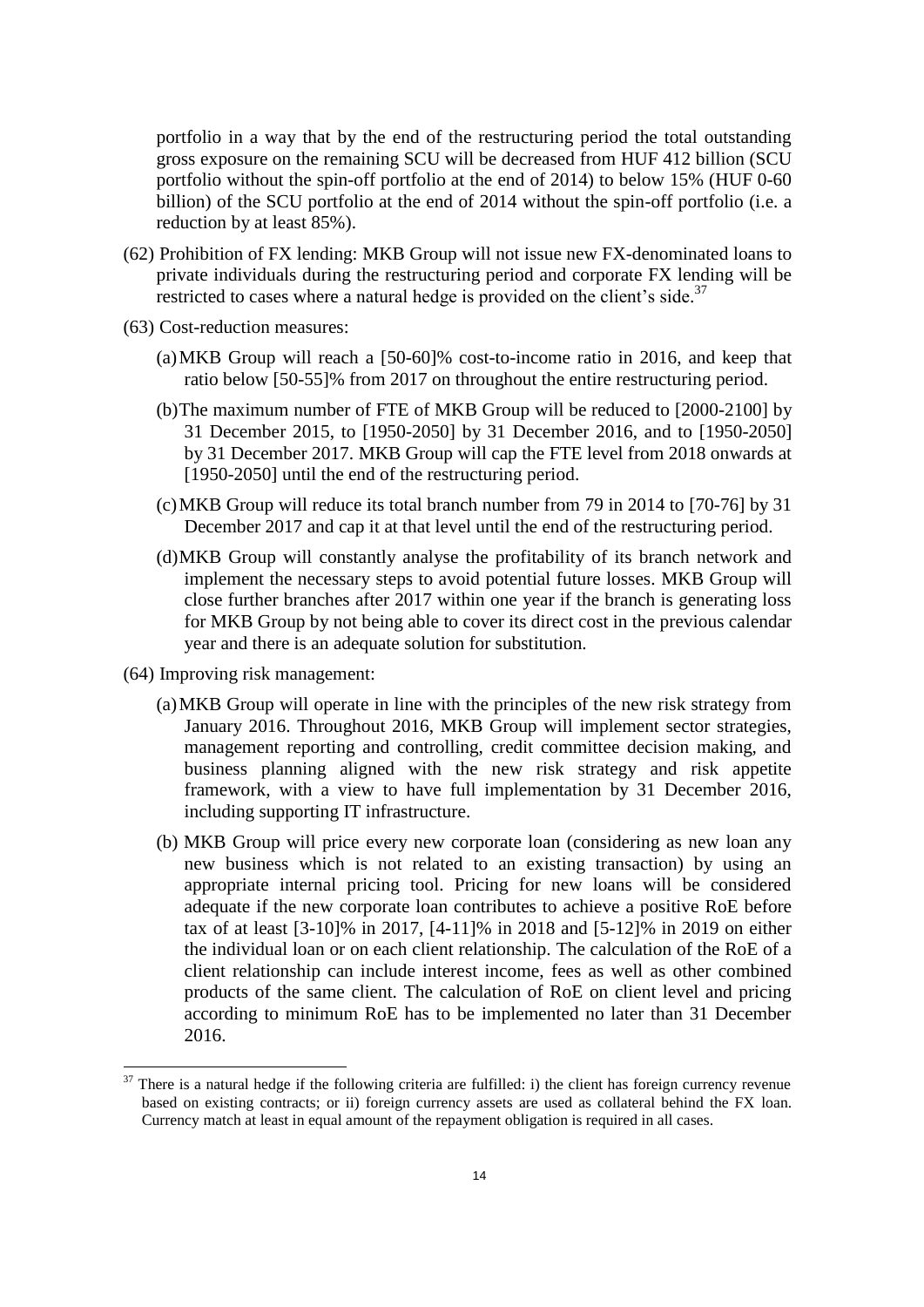- a. Any deviation from the pricing resulting in a lower price level will be documented. That documentation will include robust commercial reasoning for the deviation and will be presented to the Monitoring Trustee. If the total amount of deviations exceeds the total volume per client of more than HUF [0-15] billion of deals, corrective measures will be implemented by MKB Group.
- b. Credit deals not falling under that pricing policy regime: Transactions with related parties (i.e. group members and employees), restructuring cases and cases with more than 90 days overdue, as well as all money market transactions. However, MKB Group will develop a policy to restructure non-performing loans in a net present value maximising manner and will strictly adhere to that policy.
- (65) Limitation on certain investments: MKB Group will only purchase investment-grade securities, European Economic Area ("EEA") sovereign securities or EEA Stateguaranteed securities, as well as securities that are eligible as collateral for MNB.
- (66) Dividend ban: MKB Group will not pay any dividends on shares for the fiscal years until the end of 2017. For the fiscal year 2018 and onwards, MKB may distribute dividends from its accumulated reserves to the shareholder such an amount of dividend based on the shareholder's stake in the ownership structure of MKB Group, which does not affect the compliance of MKB Group with the required, in a horizon of two years, supervisory minimum capital adequacy as defined by MNB.
- <span id="page-14-0"></span>(67) Divestment of business lines: MKB Group will sell the non-core car fleet management business, MKB Euroleasing Autópark Zrt. - jointly owned (50-50 per cent) by MKB Group and Euroleasing Letét Kft. (external investment group) - via a competitive auction by the end of Q2 2016.
- (68) Introduction to the regulated capital market: MKB Bank will be transformed into a "Public Limited Company" and will be introduced to the regulated capital market after at least two profitable business years but by the end of the restructuring period at the latest.

# *4.2.2. Commitments to limit distortions of competition*

- (69) Balance sheet and RWA target:
	- (a)MKB Group will bring its balance sheet below HUF [1800-2000] billion by the end of the restructuring period. The growth of the balance sheet cannot exceed the growth rate of the nominal GDP in each year during the restructuring period.
	- (b)The RWA of MKB Group will constantly decrease during the restructuring period. The RWA including only credit risk and the overall RWA including credit, market and operational risks will be below HUF [750-900] billion and HUF [900-1000] billion respectively at the end of the restructuring period.
	- (c)If MKB Group fails to sell the Mammut deal by 31 March 2016, the balance sheet will be kept under HUF [1700-1900] billion during the restructuring period, thus the RWA including only credit risk will be decreased below HUF [700-800] billion, and the RWA including credit, market and operational risks will be decreased below HUF [800-900] billion by the end of the restructuring period.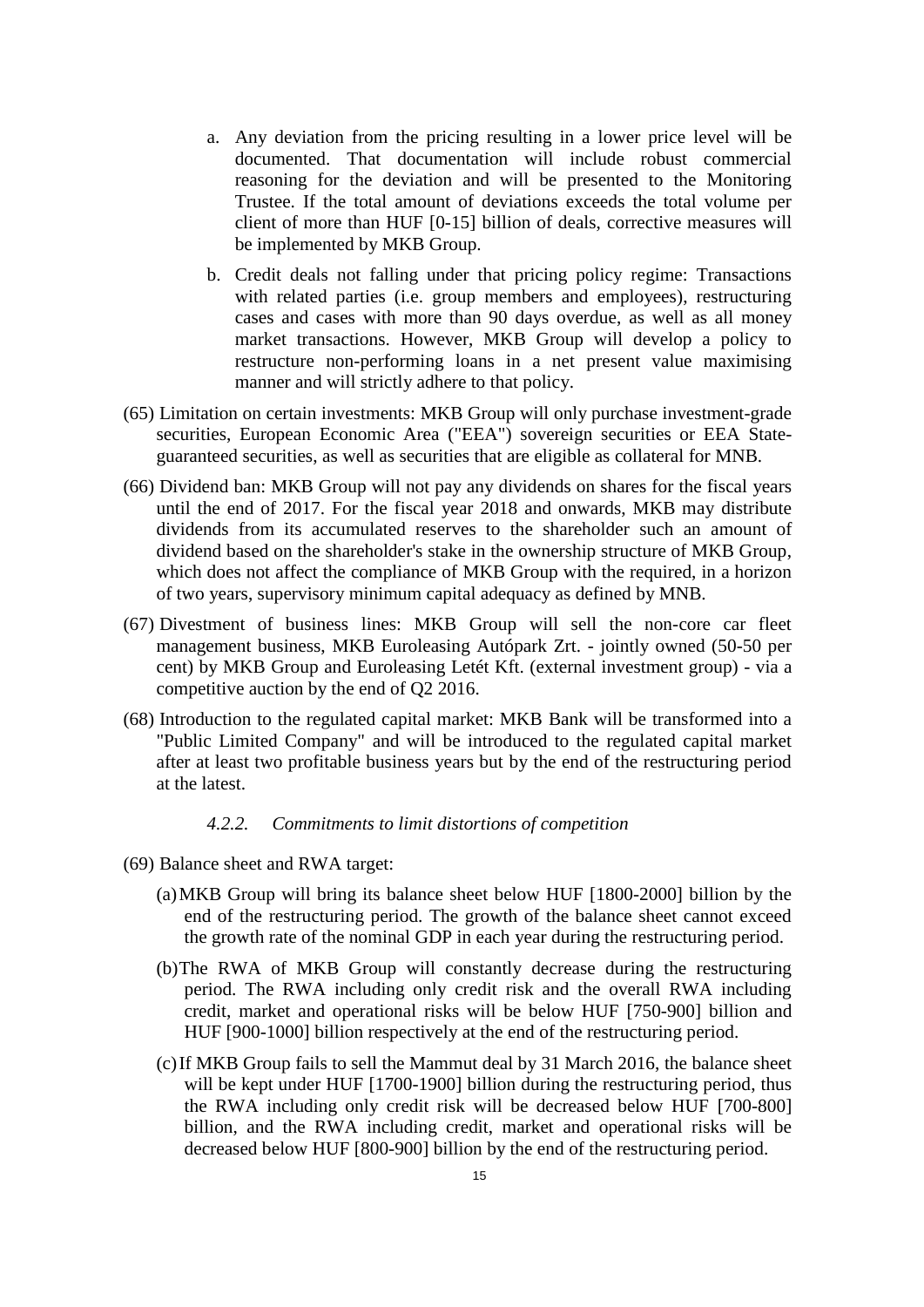- (d)MKB Group will try to sell the "Mammut deal" at the latest by 31 March 2016. If conclusion of the transaction fails by that date, the total outstanding gross exposure on the remaining SCU portfolio will be decreased by another 9% to under 6% (HUF 0-24 billion) of the SCU portfolio at the end of 2014 without the spin-off portfolio until the end of the restructuring period.
- (70) Acquisition ban: MKB Group will not acquire any stake in any undertaking until 31 December 2018. This covers both undertakings which have the legal form of a company or pool of assets which form a business. Some exemptions are allowed, as specified in the list of commitments contained in Annex 1 to this Decision.
- (71) Cap on marketing expenses: MKB Group will cap its marketing expenditures at the 2014 level of HUF [1000-1500] billion until the end of the restructuring period.
- (72) Advertising ban: The Hungarian authorities commit to impose a ban on advertising related to the State support to MKB Group and to the State ownership in MKB Group or to any competitive advantages arising in any way from the State aid or State ownership.
- (73) Cap on remuneration: The total remuneration, including all possible fixed and variable components and pensions, of any of the staff members of MKB Group, including members of the board and the senior management, will not exceed 15 times the national average salary or 10 times the average salary of the employees of MKB Group, whichever is higher. That commitment will apply until the State aid has been fully repaid or until the end of the restructuring period, whichever occurs earlier.
- (74) Deadline for the sale of the Core Bank: 100% of shares of the core bank will be sold by 30 June 2016. The sales process will be open, transparent, competitive, nondiscriminatory and fully compliant with the requirements of the EU State aid law and Directive 2014/59.
- (75) Ban on aggressive commercial practices: MKB Group will not advertise its products and services in an aggressive manner and will not apply aggressive pricing.
- (76) Monitoring Trustee: The Hungarian authorities approve a Monitoring Trustee for MKB Group as set out in Annex 2 to this Decision.
- <span id="page-15-0"></span>(77) Renotification: The Hungarian authorities commit to re-notify any change to the restructuring plan and in particular changes that influence the viability, burdensharing and competition analysis performed by the Commission in this Decision approving the restructuring plan.

# **5. POSITION OF HUNGARY**

- (78) The Hungarian authorities are of the opinion that the transfer of impaired assets to the RAMV constitutes a State aid measure in favour of MKB Bank within the meaning of Article 107(1) of the Treaty but that the measure is compatible with the internal market under Article 107(3)(b) of the Treaty.
- (79) In particular, the Hungarian authorities are of the opinion that: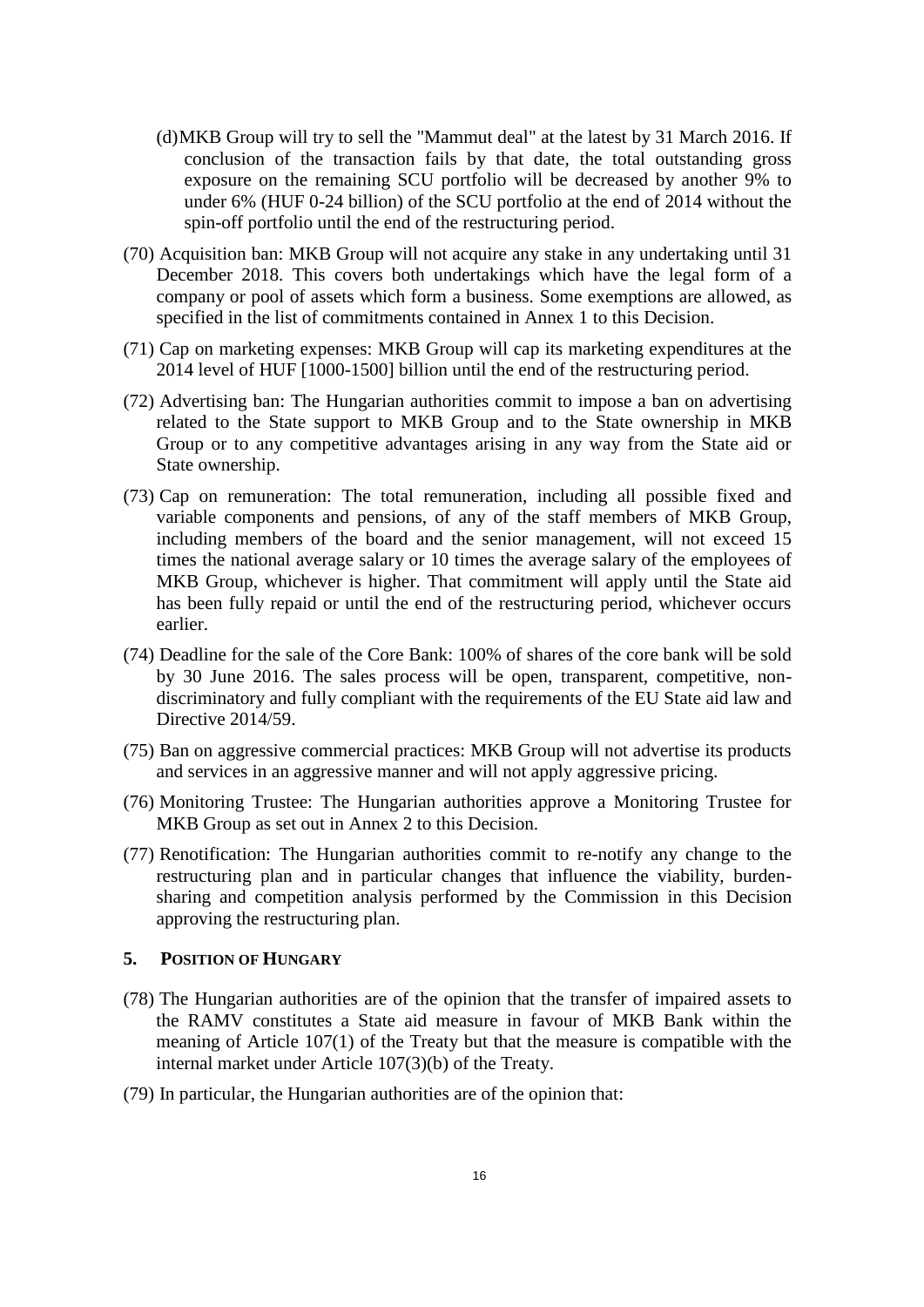- the restructuring plan of MKB Bank and MKB Group complies with all conditions set forth in the Restructuring Communication<sup>38</sup> and the Impaired Assets Communication<sup>39</sup>, as supplemented by the 2013 Banking Communication<sup>40</sup>; and
- the restructuring plan of MKB Bank and MKB Group as described from recitals [\(54\)](#page-11-0) to [\(59\),](#page-12-0) together with the list of commitments provided by the Hungarian authorities described from recitals [\(60\)](#page-12-1) to [\(77\)](#page-15-0) and annexed to this Decision, ensures the restoration of long-term viability of the institution without reliance on State resources other than the buying of assets at REV by the RAMV, provides sufficient own contribution to the restructuring costs and adequate burden-sharing, and limits competition distortions.
- <span id="page-16-0"></span>(80) The Hungarian authorities also explain how it has transposed Directive 2014/59 for resolution cases which take place in 2015. In particular, the Hungarian authorities explain that the Hungarian Resolution  $Act^{41}$  does not yet contain the second part of Article 101(2) of Directive 2014/59 which says that indirect loss absorption by the resolution fund would trigger bail-in beyond subordinated debt.

### **6. EXISTENCE AND AMOUNT OF STATE AID**

- (81) Article 107(1) TFEU provides that any aid granted by a Member State or through State resources in any form whatsoever which distorts or threatens to distort competition by favouring certain undertakings is, insofar as it affects trade between Member States, incompatible with the internal market. Thus, in order for a measure to fall within the scope of Article 107(1) TFEU, four cumulative criteria must be met:
- (82) First, the measure must involve the use of State resources. The aid measure in favour of MKB is granted via the resolution fund. The resolution fund was created on 21 July 2014 on the basis of Act XXXVII of 2014, the Hungarian Resolution Act<sup>42</sup>. The purpose of the resolution fund is to provide financial assistance for resolution measures. Even though the resolution fund is financed by participating credit institutions and investment companies, financing from the resolution fund has a public nature as the fund is completely under public control and therefore - in line with established case  $law^{43}$  - its resources must be considered as State resources. The

 $\frac{1}{38}$  Commission communication on the return to viability and the assessment of restructuring measures in the financial sector in the current crisis under the State aid rules, OJ C 195, 19.8.2009, p. 9.

<sup>&</sup>lt;sup>39</sup> Communication from the Commission on the treatment of impaired assets in the Community financial sector, OJ C 72, 26.3.2009, p. 1.

<sup>40</sup> Communication from the Commission on the application, from 1 August 2013, of State aid rules to support measures in favour of banks in the context of the financial crisis ('Banking Communication'), OJ C 216, 30.7.2019, p. 1.

 $41$  Act XXXVII of 2014 on the further development of the system of institutions strengthening the security of the individual players of the financial mediating system (Hungarian Resolution Act), transposing the Bank Recovery and Resolution Directive (BRRD) in Hungarian law.

<sup>42</sup> See footnot[e 41.](#page-16-0)

<sup>43</sup> See Case C-345/02 *Pearle and others* EU:C:2004:448, paragraphs 37 and 38. That approach was applied in Commission decision in the State aid case NN 61/2009 – "Rescue and restructuring of Caja Castilla-La Mancha", Spain, 29.06.2010, C(2010)4453 corr., recitals 96-118.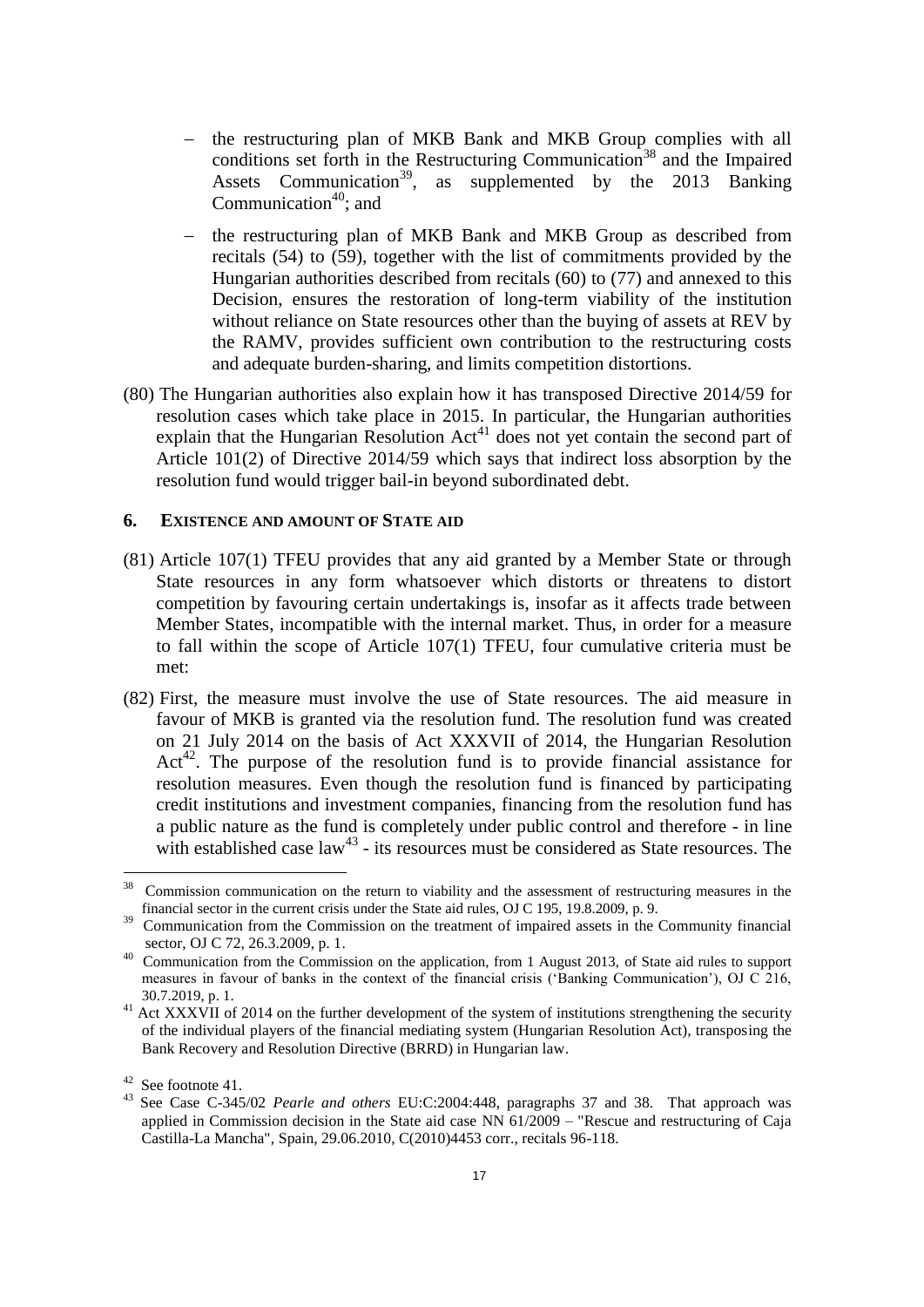envisaged transfer of impaired assets from MKB Bank to RAMV, owned by the resolution fund, will limit the risks that MKB Bank has to take in order to clean up its balance sheet and implement the restructuring plan, by transferring the risky assets from MKB Bank's balance sheet at a price which exceeds the current MV. According to point 64 of the 2013 Banking Communication, the compatibility of State aid in the form of interventions by a resolution fund shall be assessed on the basis of that communication.

- (83) Second, the measure must distort or threaten to distort competition by conferring an advantage on undertakings. The Commission finds that that condition is met because MKB Bank is allowed to continue its business and compete with other private operators on the market, while in the absence of aid its licence should be withdrawn<sup>44</sup>. There is nothing to indicate that the measure has been carried out by the resolution fund acting as a market economy operator and, on the contrary, it has been presented by the Hungarian authorities as part of an action undertaken by the public authorities acting to fulfil public policy objectives.
- (84) Third, the measure must provide a selective advantage to certain undertakings. In the case at hand, the measure confers an advantage only to MKB Bank. Therefore, that condition is fulfilled.
- (85) Fourth, the measure must be likely to affect trade between Member States and distort competition. Financial services are global markets and by their nature affect trade between Member States. The measure strengthens the position of MKB Bank compared to that of its competitors. Therefore, that condition is also fulfilled.
- (86) On the basis of the foregoing, the Commission finds that the measure fulfils all the conditions laid down in Article 107(1) TFEU and that the measure qualifies as State aid in favour of MKB Bank.
- <span id="page-17-0"></span>(87) In order to assess the amount of aid in the transfer of assets to the RAMV, footnote 2 to point 20(a) of the Impaired Assets Communication defines the aid amount in an asset relief measure as the difference between the transfer value of the assets, i.e. the REV, and the market price, i.e. the MV. The Commission, supported by an external and independent expert, has verified the MV of the portfolio to be transferred to the RAMV as proposed by the independent experts of the Hungarian authorities. The Commission concurs with Hungary's analysis that a REV of 45% and a MV of [20- 40]% of gross exposure for that portfolio are plausible. Concretely, as already indicated in recitals (48) and (49), if the gross book value of the transferred positions is equal to HUF 213.6 billion (EUR  $681.8$  million<sup>45</sup>) the transfer price will not exceed the REV of HUF 96.1 billion (calculated as 45% of the gross book value), while the MV would correspond to HUF [43-85] billion. Therefore, the amount of State aid due to the transfer, being the difference between REV and MV as defined in the Impaired Assets Communication<sup>46</sup>, is equal to  $[5-25]\%$  of the gross book value of the transferred portfolio. Using the gross book value of HUF 213.6 billion, it

<u>.</u>

 $44$  See also recital [\(36\).](#page-7-1)

<sup>&</sup>lt;sup>45</sup> Using 30 September 2015 gross book value of HUF 213.4 6 billion and a EUR/HUF conversion rate of 313.32

<sup>&</sup>lt;sup>46</sup> See point (40) of the Impaired Assets Communication.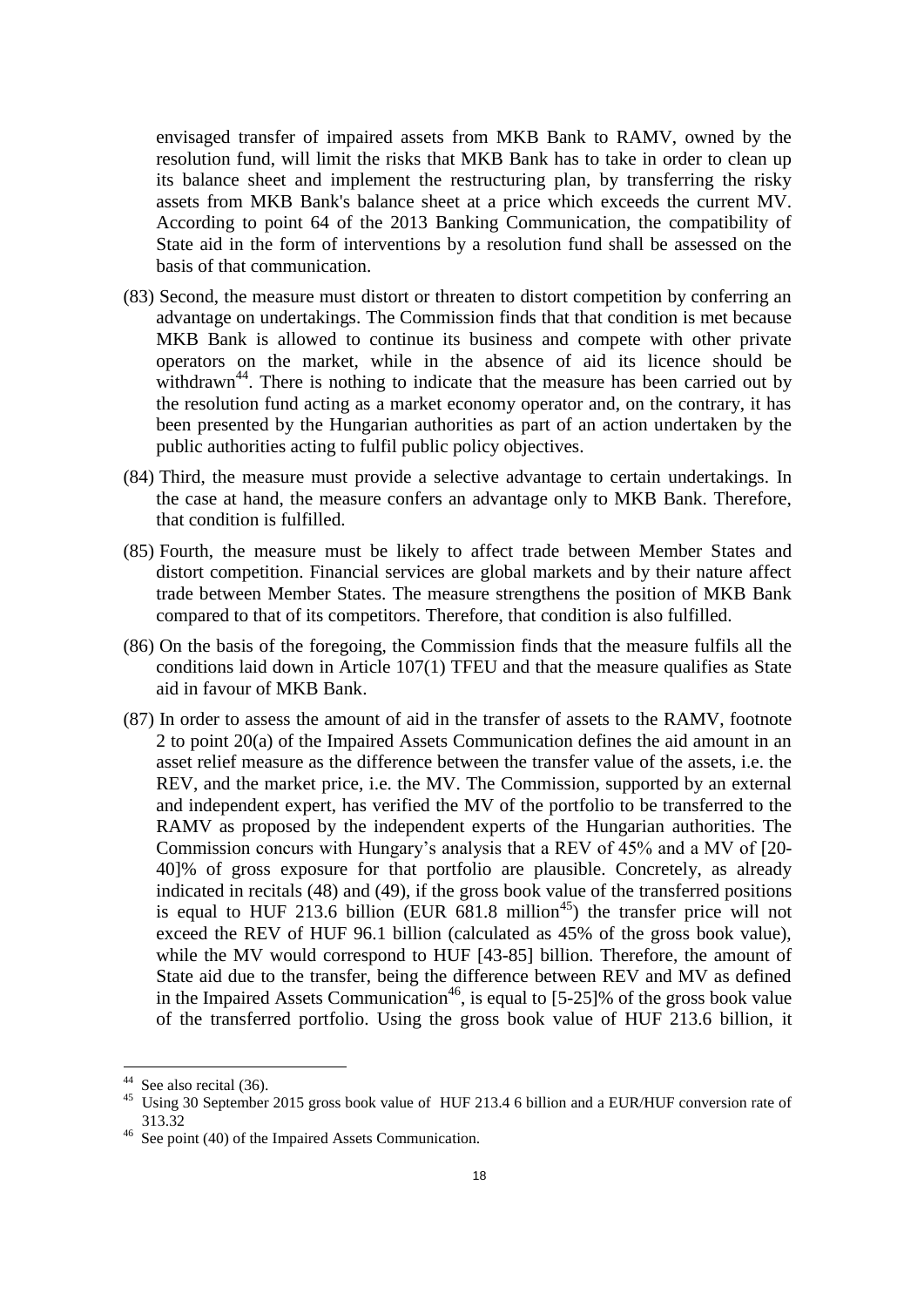would amount to HUF 32.0 billion (EUR 102.3 million<sup>47</sup>). It corresponds to approximately 2.8% of MKB Bank's  $RWA^{48}$ .

(88) The Hungarian authorities do not dispute either the existence of State aid or its amount and the way it is calculated.

# **7. ASSESSMENT OF COMPATIBILITY**

#### **7.1. Legal basis for the assessment of compatibility**

- (89) Article 107(3)(b) TFEU enables the Commission to find aid compatible with the internal market if it is "to remedy a serious disturbance in the economy of a Member State." The Commission has acknowledged that the global financial crisis may create a serious disturbance in the economy of a Member State which can be addressed through State measures supporting financial institutions. This has been successively detailed and developed in the six Crisis Communications<sup>49</sup>, as well as in the 2013 Banking Communication.
- (90) The requirements of the Restructuring Communication, as adapted by the 2013 Banking Communication, apply to the compatibility assessment of the restructuring plan for MKB Group and the specific provisions of the Impaired Assets Communication, as adapted by the 2013 Banking Communication, apply to the compatibility assessment of impaired asset measures. It is appropriate to examine the Measure first on the basis of those specific provisions.

## **7.2. Legality of the aid**

(91) Hungary sought the approval of the Commission before implementing the Measure, thereby complying with its notification obligation as set out in Article 108(3) TFEU.

# **7.3. Compatibility with the Impaired Assets Communication as adapted and complemented by the 2013 Banking Communication**

(92) The Impaired Assets Communication defines impaired asset relief as any measure which 'free[s] the beneficiary bank from (or compensate[s] for) the need to register either a loss or a reserve for a possible loss on its impaired assets and/or free

 47 Using 30 September 2015 EUR/HUF conversion rate of 313.32.

<sup>&</sup>lt;sup>48</sup> Based on MKB Bank Zrt. Consolidated Interim Financial Statements as per June 30 2015, in particular page 32, and using the 30 June 2015 ECB EUR/HUF reference rate of 314.93.

<sup>&</sup>lt;sup>49</sup> Communication on the application of State aid rules to measures taken in relation to financial institutions in the context of the current global financial crisis ("2008 Banking Communication"), OJ C 270, 25.10.2008, p. 8; Communication on the recapitalisation of financial institutions in the current financial crisis: limitation of aid to the minimum necessary and safeguards against undue distortions of competition ("Recapitalisation Communication"), OJ C 10, 15.1.2009, p. 2; the Impaired Assets Communication; the Restructuring Communication; Communication from the Commission on the application, from 1 January 2011, of State aid rules to support measures in favour of financial institutions in the context of the financial crisis ("2010 Prolongation Communication"), OJ C 329, 7.12.2010, p. 7 and Communication from the Commission on the application, from 1 January 2012, of State aid rules to support measures in favour of financial institutions in the context of the financial crisis ("2011 Prolongation Communication), OJ C 356, 6.12.2011, p. 7.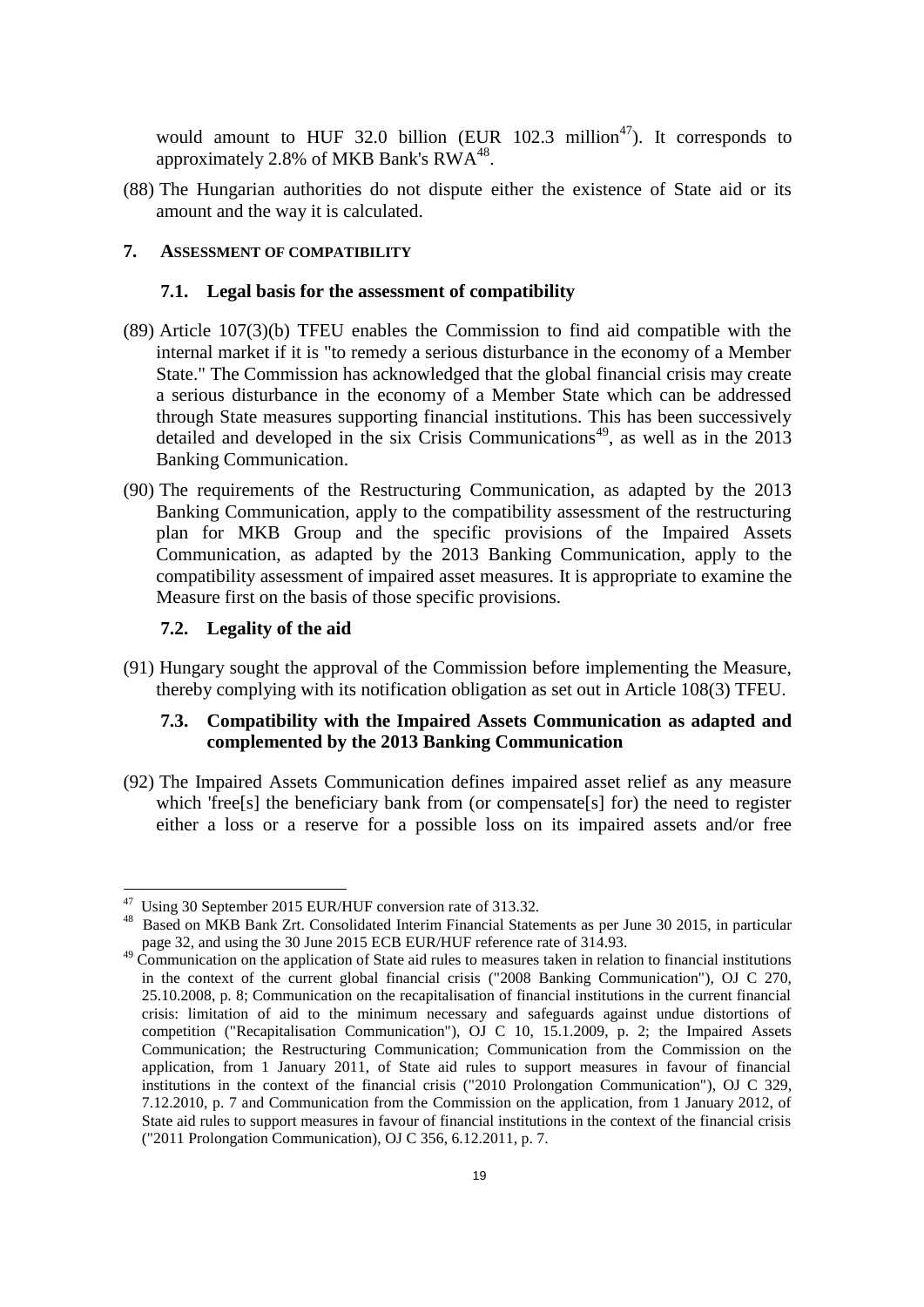regulatory capital for other uses' and sets out criteria for the compatibility of such measures with the internal market. Those compatibility criteria comprise:

- (i) the eligibility of the assets;
- (ii) transparency and disclosure of impairments;
- (iii) the management of the assets;
- (iv) the correct and consistent approach to valuation; and
- (v) the appropriateness of the remuneration and burden-sharing.

## *7.3.1. Eligibility of assets*

- (93) As regards the eligibility of the assets, section 5.4 of the Impaired Assets Communication indicates that asset relief requires a clear identification of impaired assets and that certain limits apply in relation to eligibility to ensure compatibility.
- (94) The Impaired Assets Communication however further sets out that a balance needs to be found between meeting the objective of immediate financial stability and the need to ensure the return to normal market functioning, which would plead in favour of flexibility when identifying classes of assets. In particular, whilst the Impaired Assets Communication cites as eligible assets those that triggered the financial crisis (the Impaired Assets Communication explicitly refers to US mortgage-backed securities), it also allows for the possibility to 'extend eligibility to well-defined categories of assets corresponding to a systemic threat upon due justification, without quantitative restrictions'.
- (95) As regards the present case, the impaired assets measure is targeted at nonperforming assets related to the Hungarian CRE market. They include speculative transactions with land plots and hotels, as well as foreign currency-denominated assets that are not backed up by revenues in the same currency. All transactions in the transfer are non-performing. The Commission concludes that the assets are therefore in line with the eligibility criteria of the Impaired Assets Communication.
	- *7.3.2. Transparency and disclosure*
- (96) As regards transparency and disclosure, section 5.1 of the Impaired Assets Communication requires full ex-ante transparency and disclosure of impairments on the assets which will be covered by the asset relief measures, based on an adequate valuation, certified by recognised independent experts and validated by the relevant supervisory authority. The Impaired Assets Communication requires that disclosure and valuation should take place prior to government intervention.
- (97) A list of assets to be transferred was provided and included 104 line items. Moreover, Hungary provided upon request extensive valuation reporting and loan documentation connected to the assets. It also gave the Commission's expert the opportunity to ask the necessary questions, thus facilitating the Commission's assessment. Therefore, the Commission can conclude that Hungary has provided sufficient transparency and disclosure on the entirety of MKB Bank's impaired assets to be transferred.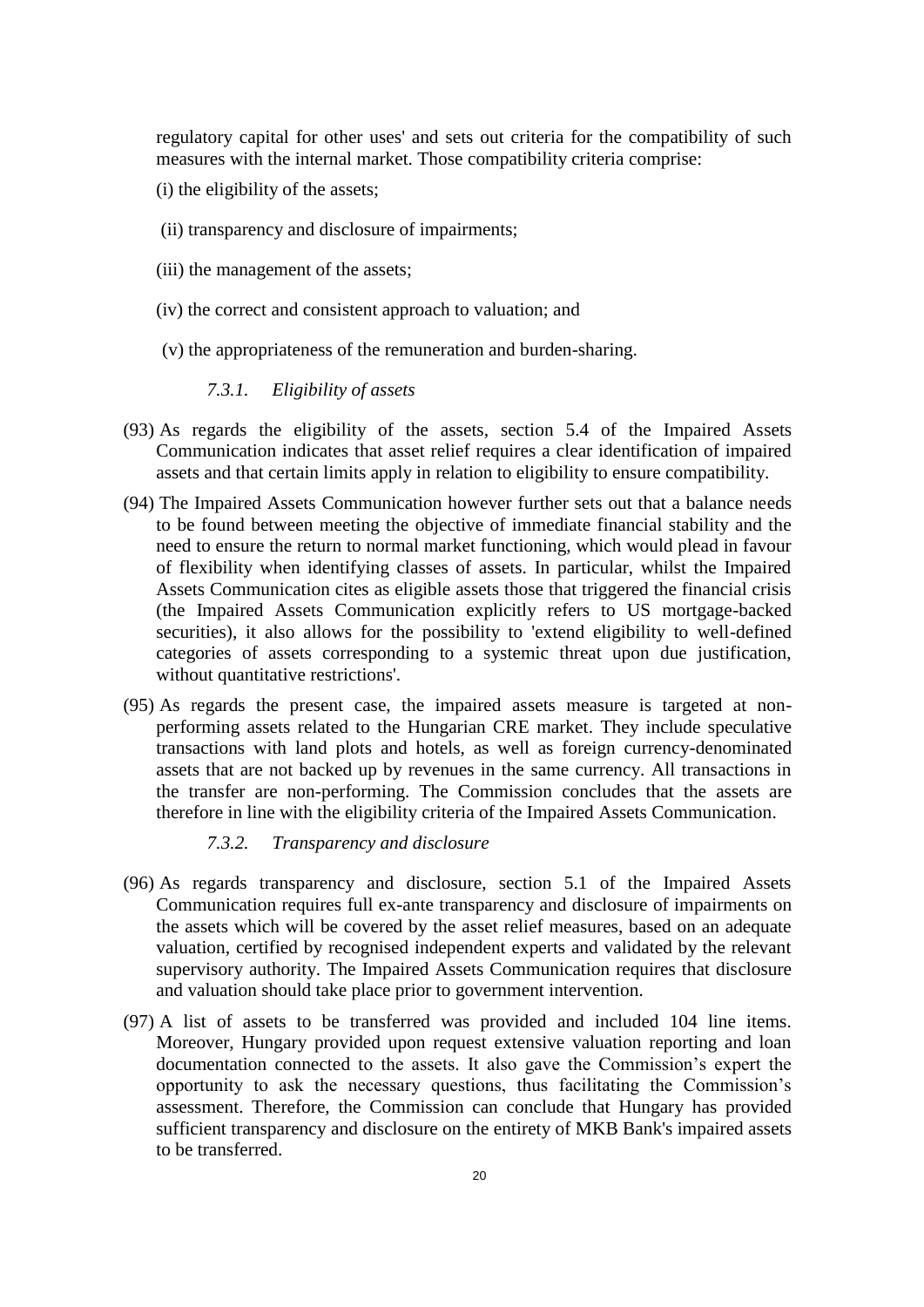#### *7.3.3. Management of assets*

- (98) As regards the management of assets, section 5.6 of the Impaired Assets Communication explains the necessity of ensuring a clear functional and organisational separation between the beneficiary bank and its assets, notably as to their management, staff and clientele. The Communication provides in that respect that such arrangements should allow the bank to focus on the restoration of viability and to prevent possible conflicts of interest.
- (99) The non-performing assets will be managed by the RAMV, which is fully independent from MKB Bank. It can therefore be concluded that the separate asset management is in line with the requirements of the Impaired Assets Communication.
	- *7.3.4. Valuation*
- (100) As regards the impaired assets measure in favour of MKB Bank, the Commission notes that independent consultants have been engaged by Hungary to provide an assessment of both the REV and the MV of the assets.
- (101) Section 5.5 of the Impaired Assets Communication notes that a correct and consistent approach to valuation is of key importance to prevent undue distortions of competition. The main aim of valuation is to establish the REV of the assets. That value constitutes the benchmark level in so far as a transfer of impaired assets at that value indicates the compatibility of  $aid - it$  creates a relief effect because it is in excess of the current MV, - but keeps the aid amount to the minimum necessary.
- (102) The Hungarian authorities have provided detailed documents explaining how the MV and the final transfer value, i.e. the REV, of the asset transfer to the RAMV was calculated.
- (103) As described in recital [\(87\),](#page-17-0) the Commission has scrutinized the valuation and, in particular the underlying general methodology in order to ensure a consistent approach at Union level. For that purpose, the Commission has contracted an external expert, to provide technical support on the valuation of the portfolio to be transferred, assessing how the existing materials submitted could be used to assess the REV; and to verify the REV and current MV of the portfolio earmarked to be transferred. The Commission's expert submitted its final valuation report on 8 December 2015, concurring with Hungary's assessment of the MV and the REV.
	- *7.3.5. Burden-sharing*
- (104) As regards burden-sharing, section 5.2 of the Impaired Assets Communication repeats the general principle that banks ought to bear the losses associated with impaired assets to the maximum extent so as to ensure equivalent shareholder responsibility and burden-sharing. Thus, the assets should be transferred at a price that matches or remains below their REV.
- (105) As the Hungarian authorities undertake to transfer the impaired assets of MKB Bank at or below the REV established by the experts of MNB and as verified by the Commission, the Commission considers that the pricing proposed by Hungary is in line with the Impaired Assets Communication.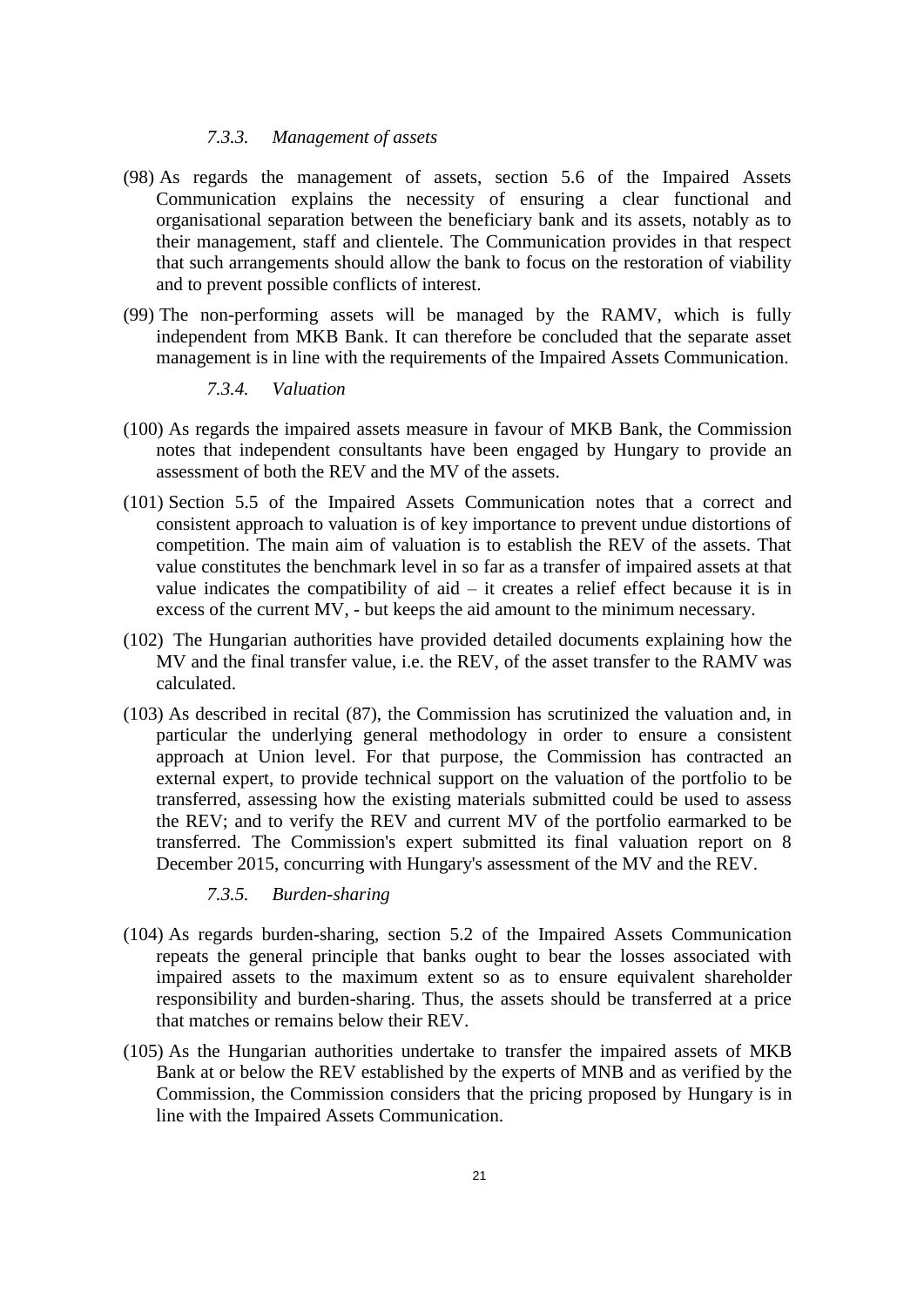- (106) However, it is to be noted that the provisions of the Impaired Assets Communication with respect to burden-sharing had been updated by the 2013 Banking Communication, in particular by imposing additional conditions, which will be assessed in section [7.4.2.](#page-22-0)
	- *7.3.6. Conclusion on compatibility with the Impaired Assets Communication*
- (107) In light of the above, the Commission considers that the transfer of impaired assets from MKB Bank to the RAMV meets all the conditions and requirements of the Impaired Assets Communication as adapted and complemented by the 2013 Banking Communication.

# **7.4. Compatibility with the Restructuring Communication supplemented by the Banking Communication**

- (108) According to point (31) of the 2013 Banking Communication, any restructuring plan involving restructuring aid will, with the exception of the requirements on capital raising and burden-sharing, continue to be assessed on the basis of the Restructuring Communication.
- (109) According to the Restructuring Communication and the 2013 Banking Communication, first, the restructuring plan has to demonstrate that the restructuring process a beneficiary of State aid is undergoing is suitable to restore its long-term viability. Secondly, the aid amount must be limited to the minimum necessary and both shareholders and subordinated creditors must contribute to reducing the capital shortfall to the maximum extent. Thirdly, measures need to be in place to limit distortions of competition created by artificially supporting the market power of the beneficiary and to ensure a competitive banking sector.
- (110) In its analysis, the Commission took positive note of the reorganisation measures taken since 18 December 2014, when MKB Group was put into resolution.

## *7.4.1. Restoration of long-term viability*

- (111) As set out under the Restructuring Communication, the Member State needs to provide a comprehensive restructuring plan which demonstrates how the long-term viability of the beneficiary will be restored without State aid within a reasonable period of time, but within a maximum of five years. Long-term viability is achieved when a bank is able to compete in the marketplace for capital on its own merits in compliance with the relevant regulatory requirements. For a bank to do so, it must be able to cover all its costs and provide an appropriate RoE, taking into account the risk profile of the bank. The return to viability should mainly derive from internal measures and be based on a credible restructuring plan.
- (112) As the financial projections summarized in recital [\(58\)](#page-11-1) indicate, Hungary has submitted a restructuring plan for MKB Group which shows a return to viability in 2016 under the base scenario, and in 2018 under the stress scenario, both of which are before the end of the restructuring period on 31 December 2019.
- (113) Point 10 of the Restructuring Communication requires that the proposed restructuring measures remedy the entity's weaknesses. The restructuring plan explains in a detailed manner the internal factors causing MKB Bank's difficulties.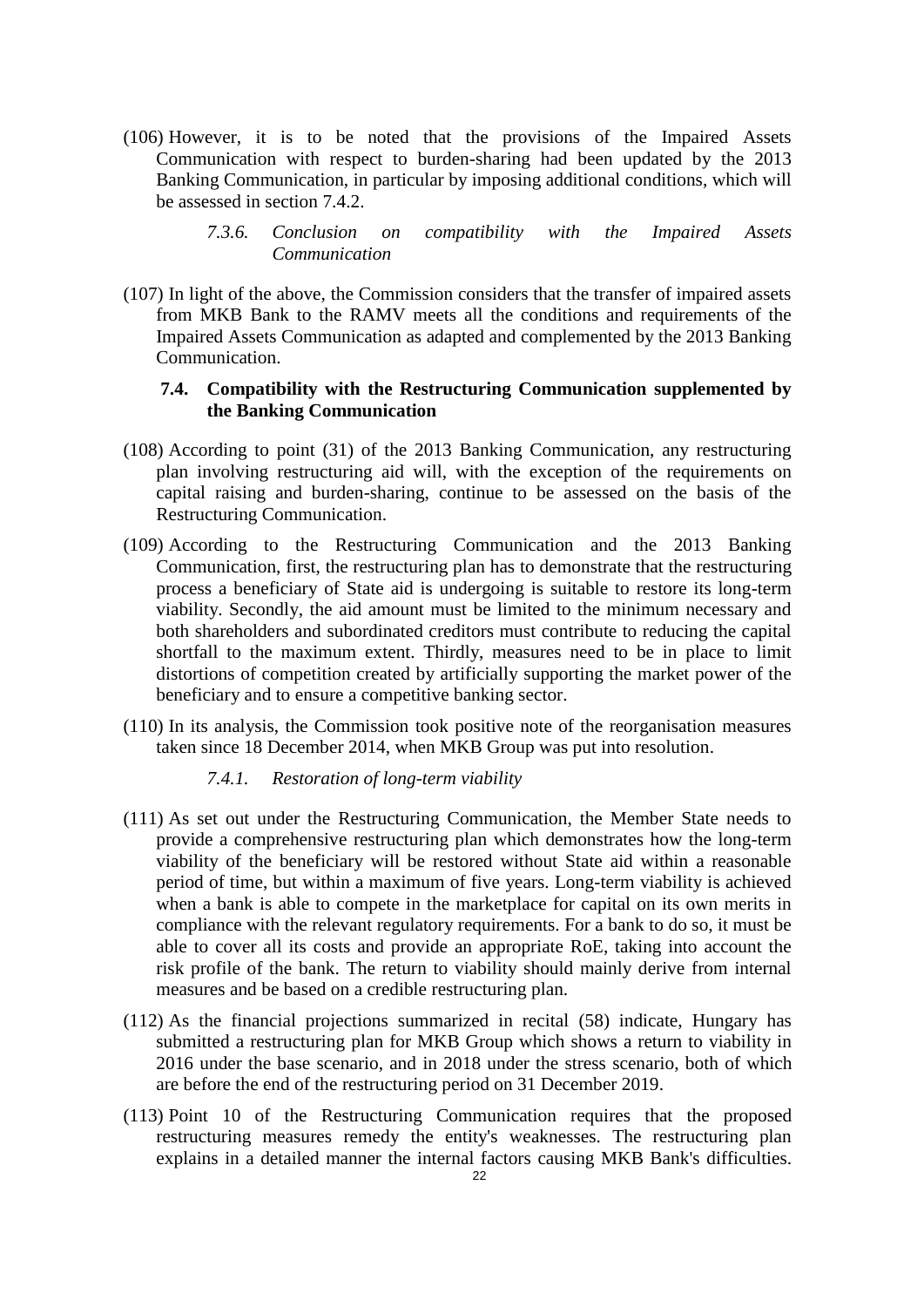MKB Bank will no longer be active in CRE lending and risky FX lending and it will bring its risk management in line with market standards. In the past loans were granted under generally loose credit and collateral standards, with poor risk management practices, which resulted in the accumulation of a large portfolio of non-performing loans. After the adoption of this Decision, MKB Group – in line with the commitments – will only enter into new loan agreements when they offer an economically attractive return. Finally, MKB Group will also continue to focus on cost-cutting by keeping FTEs and the number of branches in check. As a result, the cost-to-income ratio should come down to levels which are normal in the sector.

#### *7.4.2. Own contribution and burden-sharing*

- <span id="page-22-0"></span>(114) For restructuring aid to be declared compatible, sections 3.1.1 and 3.1.2 of the 2013 Banking Communication should be complied with.
- (115) Section 3.1.1 of the 2013 Banking Communication requires that a capital raising plan for the bank in question is endorsed by the competent supervisory authority, in which the beneficiary should identify and to the extent possible, without endangering viability, carry out all capital raising measures that can be implemented. As explained in recitals [\(39\)](#page-7-2) to [\(42\),](#page-8-1) on 25 February 2015, i.e. soon after MKB Group was put under resolution, the resolution authority approved a detailed "resolution action plan". As part of that resolution action plan, the resolution authority tried to clean MKB Bank's balance sheet in the course of 2015, by selecting 158 NPLs for sale on the market via three different methods: sale through data room; sale through bilateral negotiations; and sale via other methods (loan workout process, refinancing by existing institutions, etc.). However, after those private sales processes, a substantial part of the assets still remained unsold. The Commission considers that those efforts constitute compliance with the requirements of section 3.1.1 of the 2013 Banking Communication.
- (116) Section 3.1.2 of the 2013 Banking Communication explains that shareholders and subordinate debtholders have to contribute to a maximum to the cost of the intervention. Point 41 of the 2013 Banking Communication explains that adequate burden-sharing implies that equity providers have to absorb losses first and point 44 provides that State aid must not be granted before equity providers have fully contributed to offset any losses.
- (117) As mentioned in recital [\(9\),](#page-1-0) there are no subordinated shareholders in MKB Bank, the sole shareholder of MKB Bank, the Hungarian State, will be fully written down, and the resolution fund via the RAMV will become the sole shareholder of the core bank.
- (118) As a result, the Commission concludes that shareholders and subordinated debt holders will have contributed to the maximum extent possible, thereby satisfying the burden-sharing requirement.
- (119) The Commission also takes positive note of the fact that MKB Group sold noncore activities, like the non-core car fleet business described in recital [\(67\)](#page-14-0) to minimise the amount of aid to the minimum necessary. The Commission looks positively at the acquisition ban, which will ensure that restructuring aid will be limited to covering costs which are necessary to the restoration of viability.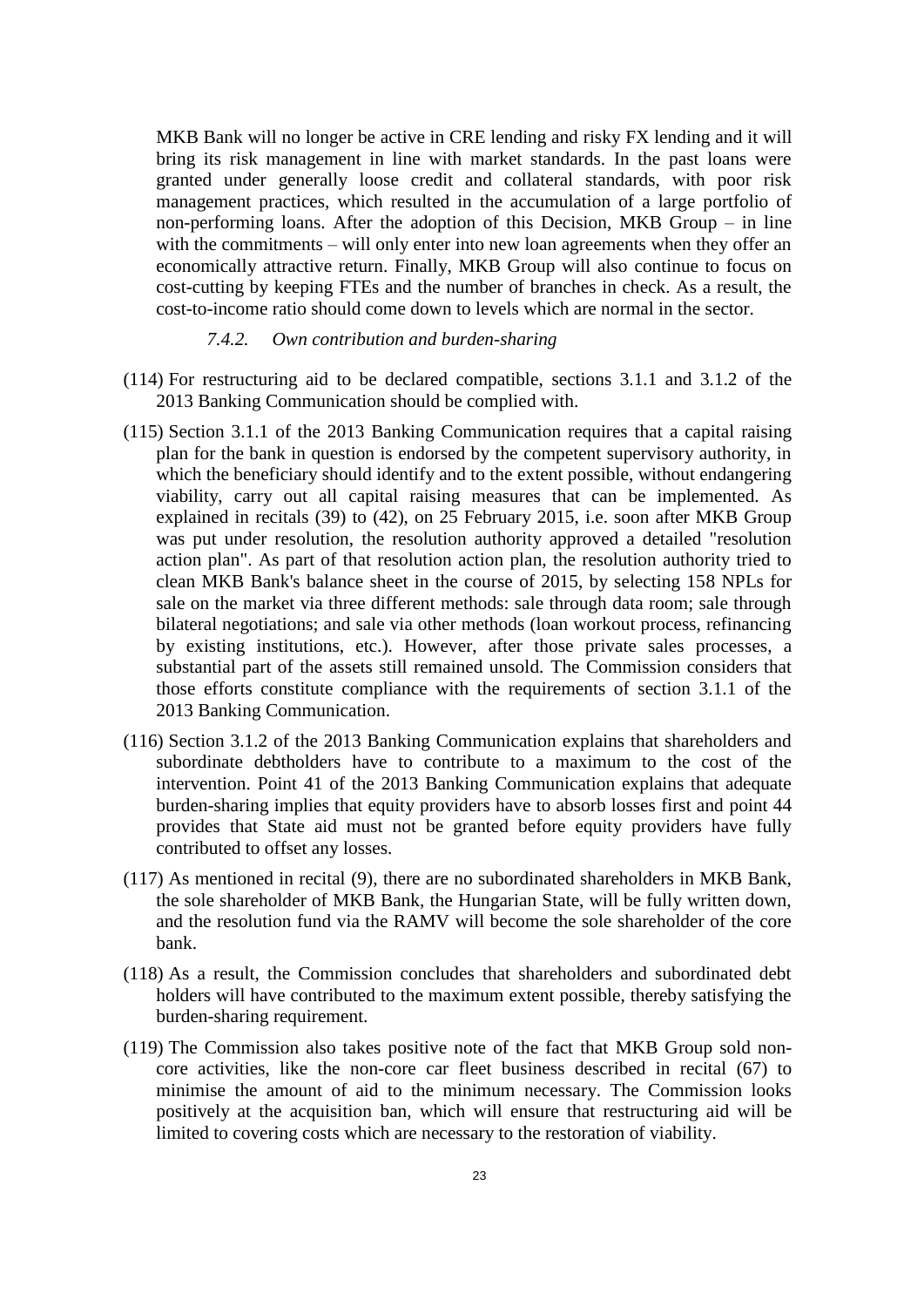- (120) In addition, the dividend ban should ensure that financial means stay in the next year in the company and can only be released where the supervisor considers it poses no risk under prudential rules, thereby reducing the potential need for additional State aid in the coming years.
- (121) Finally, the Commission also observes that the remuneration cap is in line with point (38) of the 2013 Banking Communication, which should ensure that MKB Group's management will in future focus on the long-term objectives for the company, thereby minimising the risk for future State aid.

## *7.4.3. Measures limiting distortions of competition*

- (122) Section 4 of the Restructuring Communication requires that the restructuring plan contains measures limiting distortions of competition. Such measures should be tailor-made to address the distortions on the markets where the beneficiary bank operates post-restructuring. The nature and form of such measures depend on two criteria: first, the amount of the aid and the conditions and circumstances under which it was granted and, second, the characteristics of the markets on which the beneficiary will operate. Furthermore, the Commission must take into account the extent of the beneficiary's own contribution and burden-sharing over the restructuring period as is also explained in point 20 of the 2013 Banking Communication.
- (123) MKB Group will receive State aid in the form of an impaired asset measure amounting to approximately HUF 32.0 billion (EUR 102.3 million) in total, equivalent to 2.8% of its RWA. It is to be noted that in Hungary, MKB Group, the fifth-largest bank in Hungary, is the only bank in that Member State that received restructuring aid other than  $FHB^{50}$ , which repaid the capital injected into it by the State less than one year after it received State aid, and therefore the distortive effects of the aid are greater in the market.
- (124) To limit distortions of competition, MKB Group will reduce its balance sheet below HUF [1800-2000] billion by the end of the restructuring period. MKB Group's RWA including only credit risk and the overall RWA including credit, market and operational risks will be below HUF [750-900] billion and HUF [900-1000] billion respectively at the end of the restructuring period, thereby reducing its market presence.
- (125) The totality of the shares of the remaining MKB Bank will be sold by 30 June 2016. The sales process will be open, transparent, competitive, non-discriminatory and fully compliant with the requirements of EU State aid law and Directive 2014/59.
- (126) In addition to those structural measures, Hungary also committed to behavioural constraints. The Commission welcomes a ban on advertising State support, thus preventing MKB Group from using the aid for purposes other than its own

<sup>50</sup> <sup>50</sup> Commission Decision 2014/296/EU of 22 February 2012 on the State aid No SA.29608 (C37/10) implemented by Hungary for the recapitalisation of FHB Jelzálogbank Nyrt,OJ L 152, 122.5.2014, p. 18.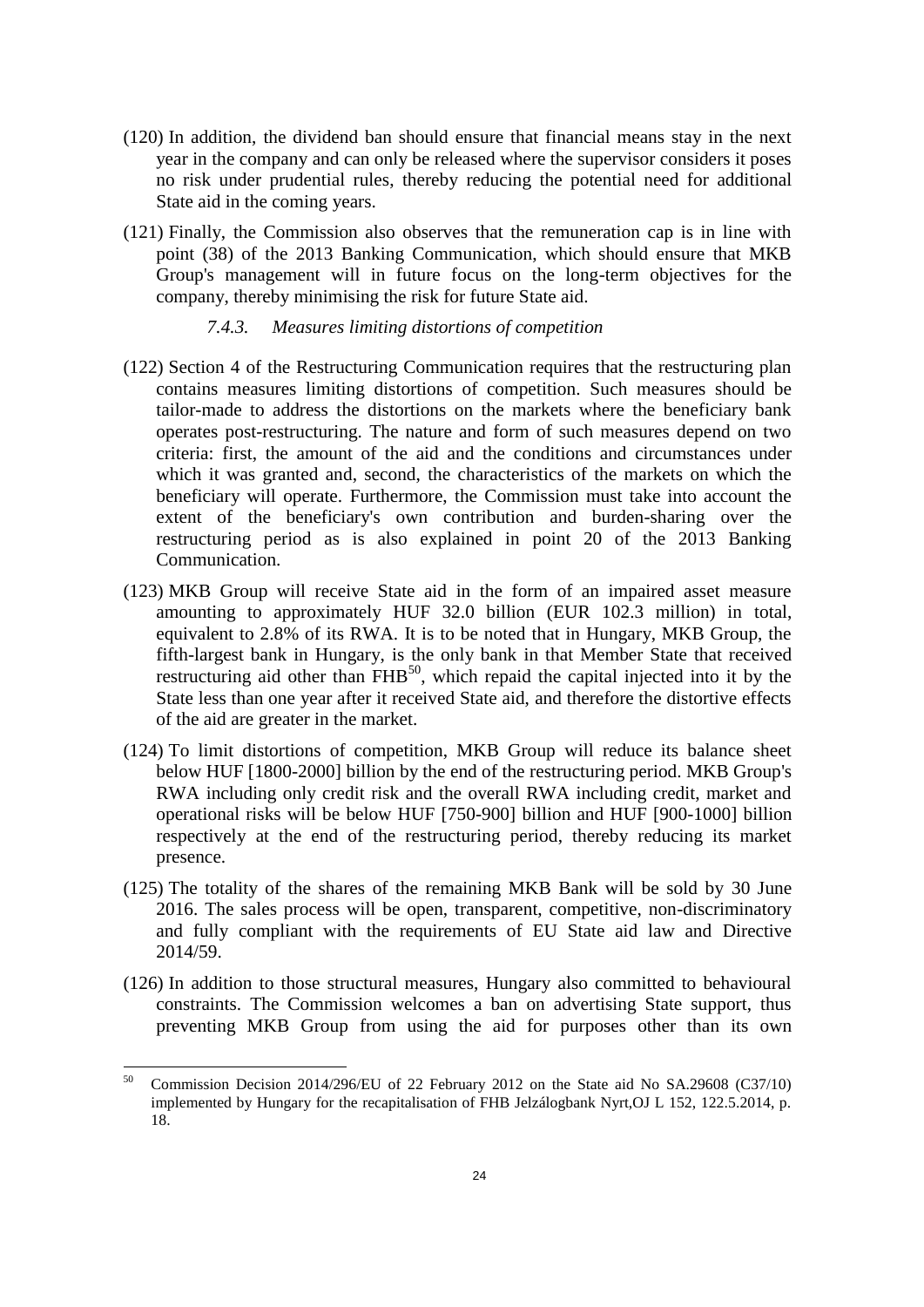restructuring and return to long-term viability. The fact that MKB Group will also only enter new corporate loans when they have an appropriate return also helps to avoid undue distortions of competition by preventing MKB Bank from undercutting the market. Hungary also committed to an acquisition ban designed to ensure that the beneficiary will not use the State aid received to acquire any stake in any undertaking in line with point (40) of the Restructuring Communication, as well as a ban on aggressive commercial practices designed to ensure that the beneficiary will not use the State aid received to acquire market share that it would not be able to do absent the State aid.

- (127) In conclusion, the Commission considers that there are sufficient safeguards to limit distortions of competition in particular taking into account also the fact that there was full burden-sharing in line with the 2013 Banking Communication.
	- *7.4.4. Conclusions on compatibility with the Restructuring Communication supplemented by the 2013 Banking Communication*
- (128) In light of the foregoing, the Commission considers that the restructuring aid measure meets all the conditions and requirements of the Restructuring Communication and the 2013 Banking Communication and is therefore compatible with the internal market within the meaning of Article 107(3)(b) TFEU.

## **7.5. Conclusion on compatibility**

(129) In light of the foregoing, the Commission considers that the aid measure notified by Hungary meets all the conditions and requirements of the Impaired Assets Communication and the Restructuring Communication and the 2013 Banking Communication. It therefore concludes that the aid measure is compatible with the internal market pursuant to Article 107(3)(b) TFEU.

## **7.6. Monitoring**

(130) Point 88 of the 2013 Banking Communication notes that the Commission must be in a position to monitor the resolution process and its impact on competition. In that regard, the Commission takes positive note of the commitment by the Hungarian authorities to appoint a Monitoring Trustee to ensure compliance with the commitments given which underpin the authorisation of the measures. The Monitoring Trustee will provide half-yearly reports within 30 days after the end of each six-month period until the end of the restructuring period, i.e. 31 December 2019.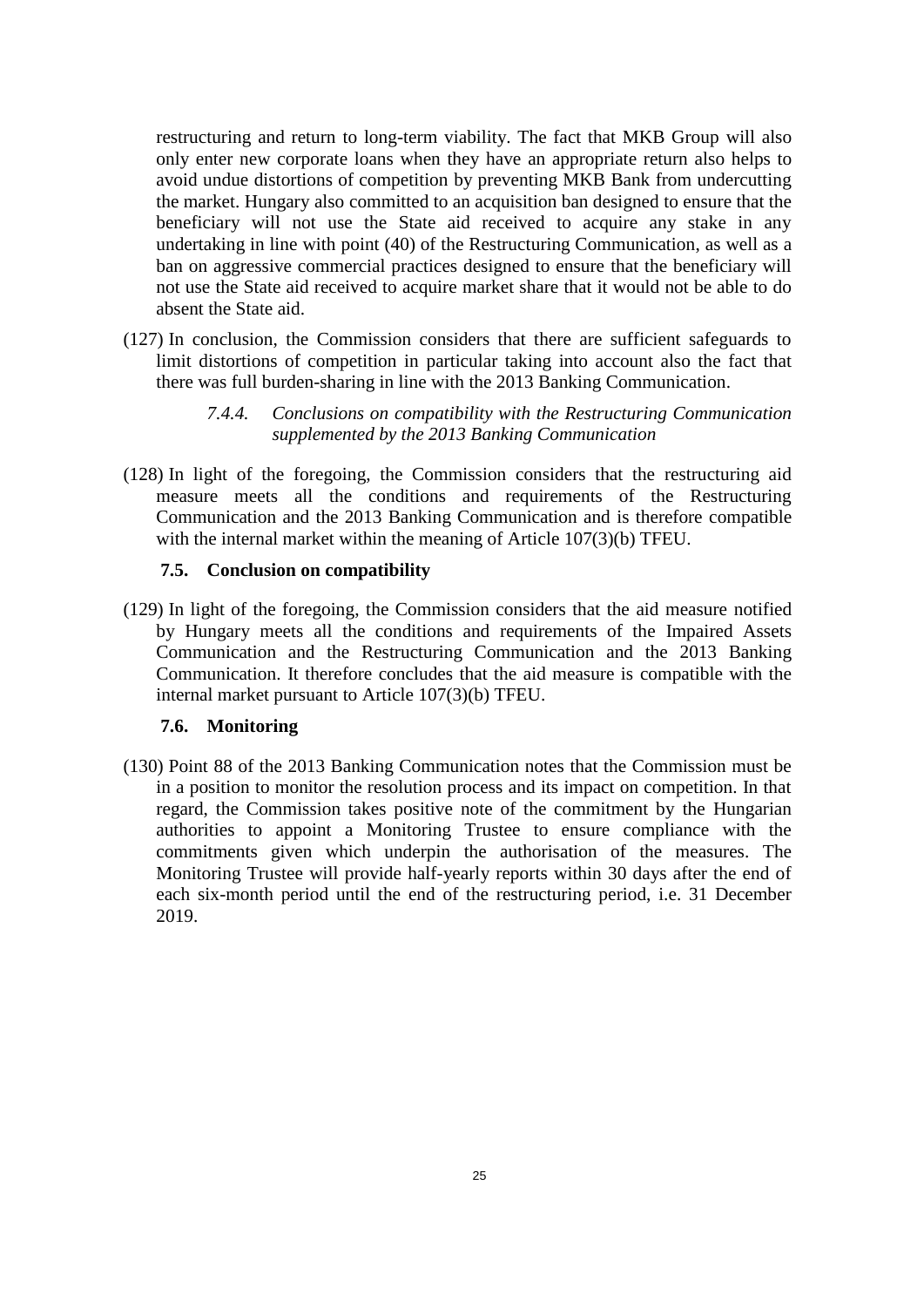## **8. COMPLIANCE OF THE RESOLUTION OF THE BANK WITH THE PROVISIONS OF DIRECTIVE 2014/59/EU**

- (131) Although Hungary has already transposed Directive 2014/59 into national law<sup>51</sup>, the Commission needs to assess whether the measure violates indissolubly linked provisions of Directive 2014/59.
- (132) That obligation is in line with the jurisprudence of the Union Courts, which have consistently held<sup>52</sup> "*that those aspects of aid which contravene specific provisions TFEU other than* [Articles 107 and 108 TFEU] *may be so indissolubly linked to the object of the aid that it is impossible to evaluate them separately to that their effect on the compatibility or incompatibility of the aid viewed as a whole must therefore of necessity be determined in the light of the procedure prescribed in* [Article108]".<sup>53</sup>
- (133) To ascertain whether a violation of a provision of Union law is indissolubly linked to the object of the aid, a relation of necessity has to be established. It means that the State aid measure has to be connected with a national measure in a way that necessarily breaches a specific provision of Union law which is relevant for the compatibility analysis under paragraphs 2 and 3 of Article 107 of the Treaty.
- (134) In this decision, according to the information provided by Hungary, the Commission has identified the use of at least the following provisions of Directive 2014/59:
- (135) The Commission notes that the provisions of the measure are in line with Article 34(1)(a) of Directive 2014/59. Taking into account that MKB Bank has no subordinated debt, all equity will be transferred to the resolution fund and the original sole shareholder, i.e. the Hungarian State, will be fully diluted. Therefore, the shareholders are not shielded from bearing 100% losses, and as there are no subordinated debt-holders, the same condition on them does not apply.
- (136) The Commission notes that the measure applies the provisions of Article 32(1) of Directive 2014/59 specifying the conditions required to take a resolution action. Article 36(1) of Directive 2014/59 also applies, and details how a final valuation exercise should be used to inform all important resolution decisions and as explained in recitals [\(52\)](#page-10-0) and [\(53\),](#page-11-2) that final valuation underpins the burden-sharing by shareholders.
- (137) The Commission notes that the restructuring aid measure seems an application of the "asset separation" tool provided by Article 42 of Directive 2014/59.
- (138) The Commission also notes that the funding of the aid measure appears to be in compliance with Article 101(1) of Directive 2014/59 on the requirement to establish and use resolution financing arrangements.

 $51\,$ Act XXXVII of 2014 on the further development of the system of institutions strengthening the security of the individual players of the financial mediating system (Hungarian Resolution Act), transposing the Bank Recovery and Resolution Directive (BRRD) in Hungarian law.

<sup>52</sup> See *inter alia* Joined Cases C-134/91 and C-135/91 *Kerafina-Keramische* v *Greece* EU:C:1992:434, paragraph 20; Case T-184/97 *BP Chemicals* v *Commission* EU:T:2000:217, paragraph 55; and Case T-289/03 *BUPA and others* v *Commission* EU:T:2005:78, paragraphs 313 and 314.

<sup>53</sup> Case 74/76 *Ianelli* v *Meroni* EU:C:1977:51 paragraph 14.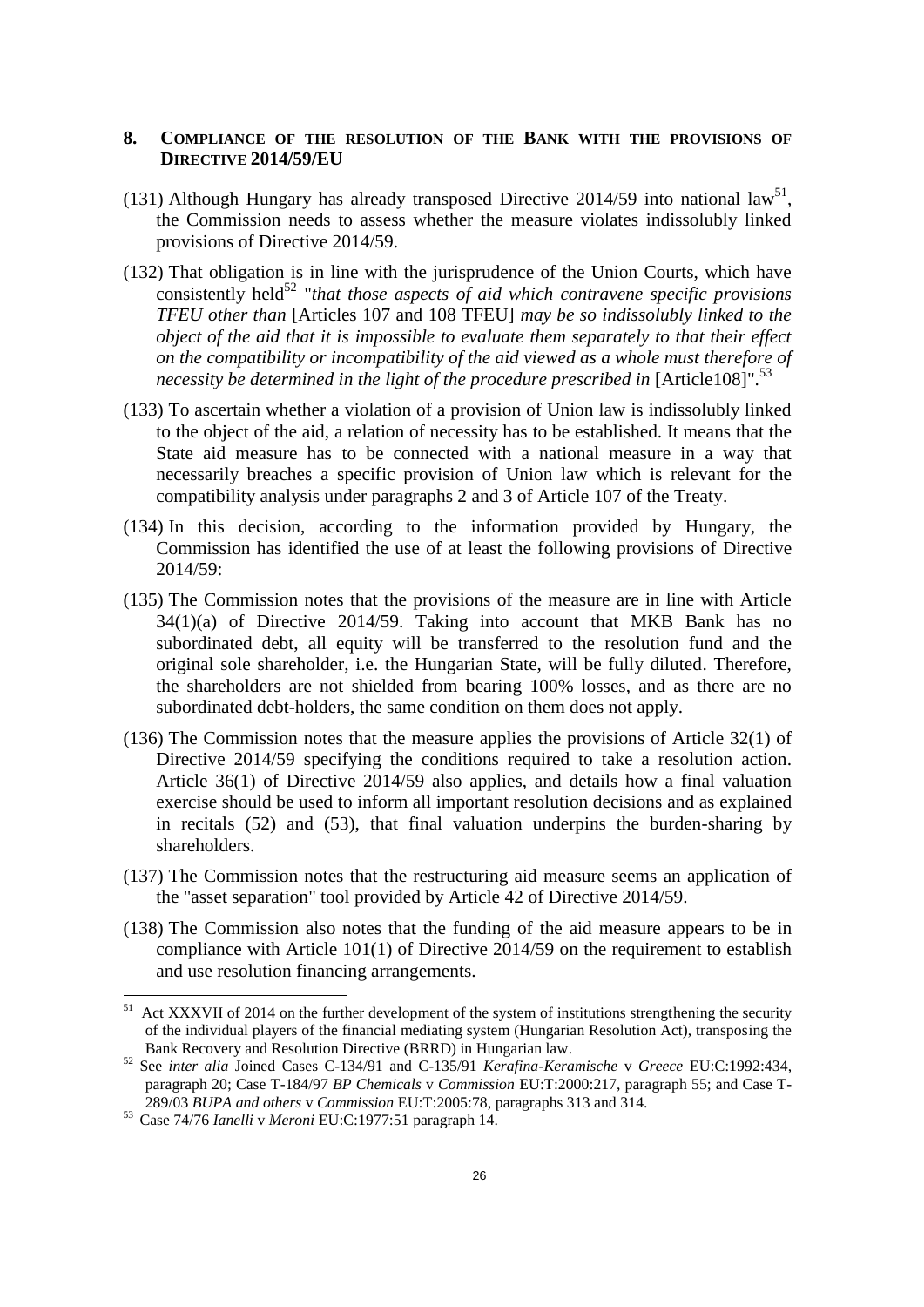- (139) Therefore, the Commission concludes that the restructuring aid in the form of an impaired asset measure does not seem to violate the intrinsically linked provisions of Directive 2014/59 in the context of the State aid rules.
- (140) This is without prejudice to the prerogative of the Commission to initiate infringement procedures against a Member State for breach of Union law, including breach of the provisions of Directive 2014/59.

# **CONCLUSION**

The Commission has accordingly decided to consider the aid to be compatible with the internal market pursuant to Article 107(3)(b) of the Treaty on the Functioning of the European Union, and not to raise objections to the restructuring aid in favour of MKB Bank and MKB Group.

The Commission notes that Hungary exceptionally accepts that the adoption of the Decision be in the English language.

If this letter contains confidential information which should not be disclosed to third parties, please inform the Commission within fifteen working days of the date of receipt. If the Commission does not receive a reasoned request by that deadline, you will be deemed to agree to the disclosure to third parties and to the publication of the full text of the letter in the authentic language on the Internet site: [http://ec.europa.eu/competition/elojade/isef/index.cfm.](http://ec.europa.eu/competition/elojade/isef/index.cfm)

Your request should be sent electronically to the following address:

European Commission, Directorate-General Competition State Aid Greffe B-1049 Brussels [Stateaidgreffe@ec.europa.eu](mailto:Stateaidgreffe@ec.europa.eu)

> Yours faithfully For the Commission

Margrethe VESTAGER Member of the Commission

> **CERTIFIED COPY** For the Secretary-General,

**Jordi AYET PUIGARNAU** Director of the Registry **EUROPEAN COMMISSION**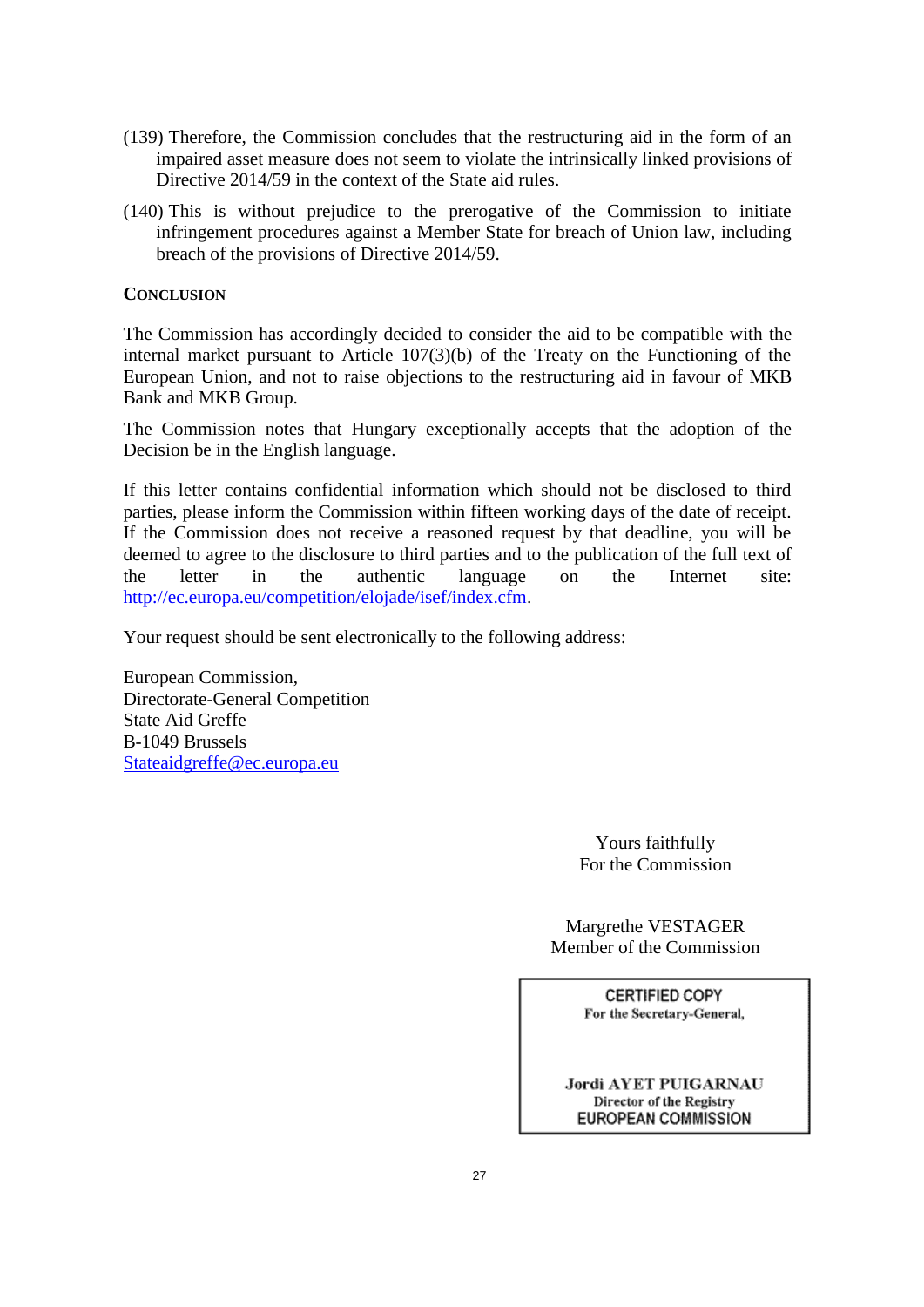## **Annex 1 – Commitments**

Gy6rgy H MATOLCSY **GOVERNOR** 



THE CENTRAL BANK OF HUNGARY

Reference No 234737-1/2015 Budapest,7 December 2015

European Commission Directorate General for **Competition** Place Madou 1, B-1210 **Bruxelles** 

Subject: SA.40441- State aid for MKB Bank Zrt. - Commitments' Letter

Hungarian authorities ensure that MKB Bank Zrt. and its affiliates ("MKB Group") will implement the restructuring plan submitted on 23 November 2015 In connection with this, Hungarian authorities commit to implement in particular the measures and actions and to achieve the objectives listed below (the "Commitments") which are integral part of the restructuring plan.

The Commitments shall take effect upon the date of adoption of the European Commission's decision (the "Decision") approving the restructuring plan.

The restructuring period will end on 31 December 2019. The Commitments apply throughout the restructuring period unless the individual Commitment states otherwise.

> POSTAL ADDRESS: H-1054 BUDAPEST SZABADSAG TER 9. E-MAIL: governor@mnb.hu PHONE: +36 1 428 2606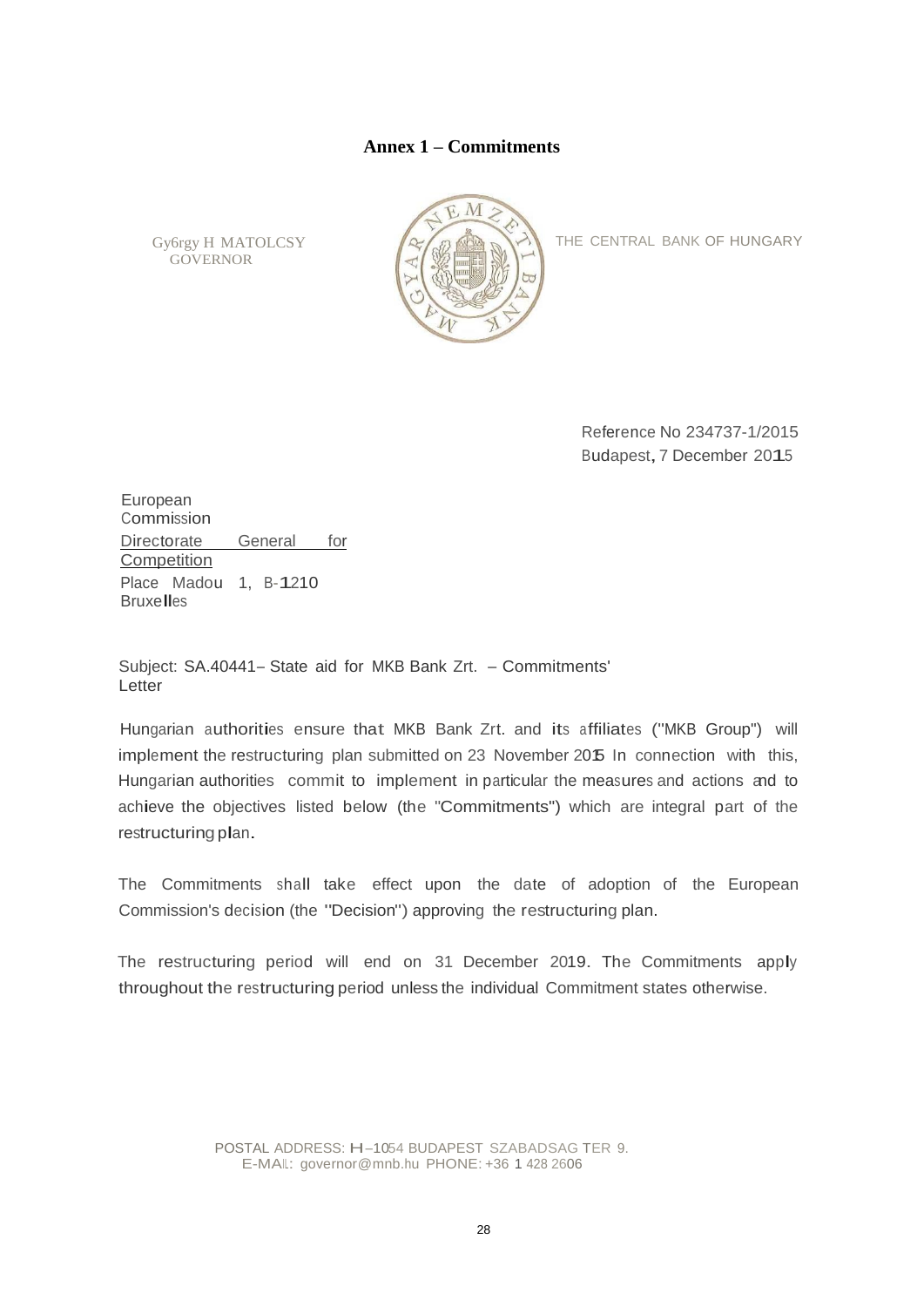# STRUCTURAL AND BEHAVIOURAL COMMITMENTS OF MKB GROUP

# **1. Divestment of loss-generating business lines**

MKB Group will sell the car fleet management business, Aut6park jointly owned (50-50%) by MKB Bank Zrt. and Letét Ltd. (external investment group) via competitive auction by the end of Q2

2016.

# **2. Divestment of CRE lending**

MKB Group will not enter in commercial real estate ("CRE") financing in any forms throughout the restructuring period.

CR E lending definition for the purposes of the Commitment: any real estate financing where the repayment of the loan is coming from the sale or the regular income of <sup>a</sup> real estate and the borrower is <sup>a</sup> legal entity or <sup>a</sup> private entrepreneur.

Typical purpose of use:

- o office
- <sup>o</sup> commercial areas (department store,plaza, etc.)
- o logistics,warehouses
- o hotel, leisure and hospitality
- o residential developments
- <sup>o</sup> industrial real estates
- o parking garages
- o land plots
- o any combination of the above.

MKB Group will amortize the remaining Special Credit Unit ("SCU") portfolio, in <sup>a</sup> way that by the end of the restructuring period the total outstanding gross exposure on the remaining SCU will be decreased from HUF 412 billion (SCU portfolio without the spin-off portfolio at the end of 2014) under <sup>15</sup> per cent (HUF 0-60 billion) of the SCU portfolio at the end of <sup>2014</sup> without the spin-off portfolio.

MKB Group will sell the Mammut deal at latest by the end of March 2016. If MI<B Group fails to conclude the transaction, the total outstanding gross exposure of MKB Group on the remaining SCU will be decreased by another 9 percentage points to under 6 per cent (HUF 0-24 billion) of the SCU portfolio at the end of 2014 without the spin-off portfolio until the end of the restructuring period.

> POSTAL ADDRESS: H-1054 BUDAPEST SZABADSAG TER 9. E-MAIL: governor@mnb.hu PHONE: +36 1 428 2606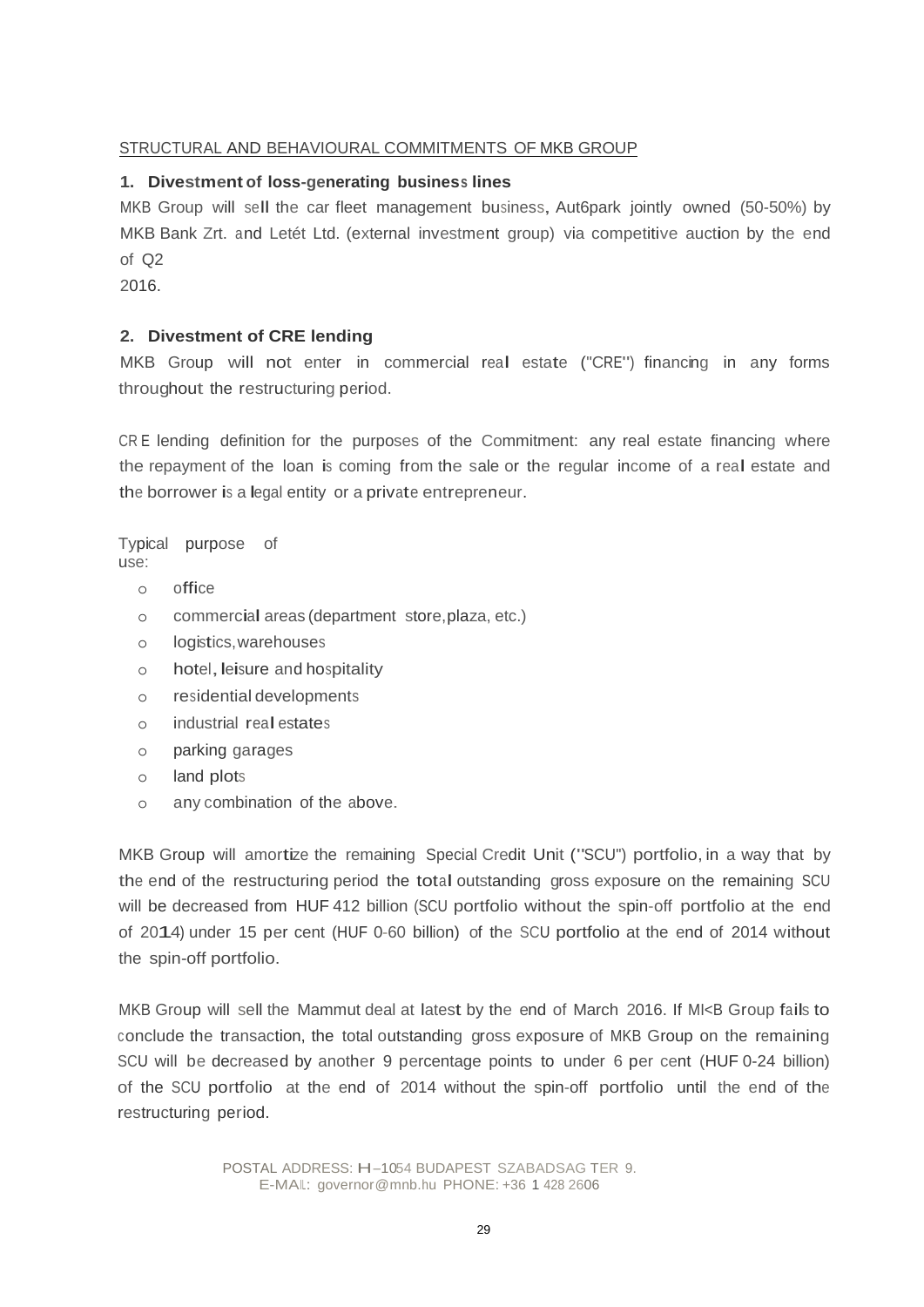# **3. Prohibition of FX lending**

MKB Group will not issue new FX denominated loans to private individuals during the restructuring period.

For Corporate FX lending is restricted to cases where natural hedge is provided on the client's side. There is <sup>a</sup> natural hedge if the following criteria are fulfilled:

- o the client has foreign currency revenue based on existing contracts;or
- <sup>o</sup> foreign currency assets are used as <sup>a</sup> collateralbehind the FX loan; and

currency match at least in equal amount of the repayment obligation is required in all cases.

# **4. Cost reduction**

MKB Group will reach a [50-60] per cent cost-to-income ratio in 2016, and keep the ratio below [50-55] per cent from 2017 on through the entire restructuring period.

The maximum number of full-time equivalent employees ("FTE")of MKB Group will be reduced to [2000-2100] by the end of 2015, to [1950-2050] by the end of 2016, and to [1950-2050] by the end of 2017. MKB Group will cap the FTE level from <sup>2018</sup> onwards at [1950-2050] until the end of the restructuring period.

MKB Group will reduce its total branch number from <sup>79</sup> in 2014 to [70-76] by the end 2017 and cap at this level until the end of the restructuring period. MKB Group will close further branches after

2017 within one year:

- *<sup>o</sup>* if the branch is generating loss for MKB Group by not being able to cover its direct cost in the previous calendar year and
- *<sup>o</sup>* there is an adequate solution for substitution, hence client churn is manageable.

# **5. Improving the risk management framework**

MKB Group will operate in line with the principles of the new risk strategy from January 2016. Throughout 2016, MI<B Group will implement sector strategies, management reporting and controlling, credit committee decision making, and business planning aligned with the new risk strategy and risk appetite framework, with a view to have full implementation by 31December 2016, including supporting IT infrastructure.

MKB Group will price every new corporate loan (considering as new loan any new business not related to an existing transaction) by using an appropriate internal pricing tool. Pricing for new loans will be considered adequate if the new corporate loan contributes to achieve <sup>a</sup> positive Return on Equity before tax ("RoE") of at least [3-10] per cent in 2017, [4-11] per cent in <sup>2018</sup> and [5-12] per cent in <sup>2019</sup> on either the individual loan or on each client relationship. The calculation of the RoE of <sup>a</sup> client relationship can include interest income, fees as well as other combined products of the same client. The calculation of RoE on client level and pricing according to minimum RoE has to be implemented no later than 31December 2016.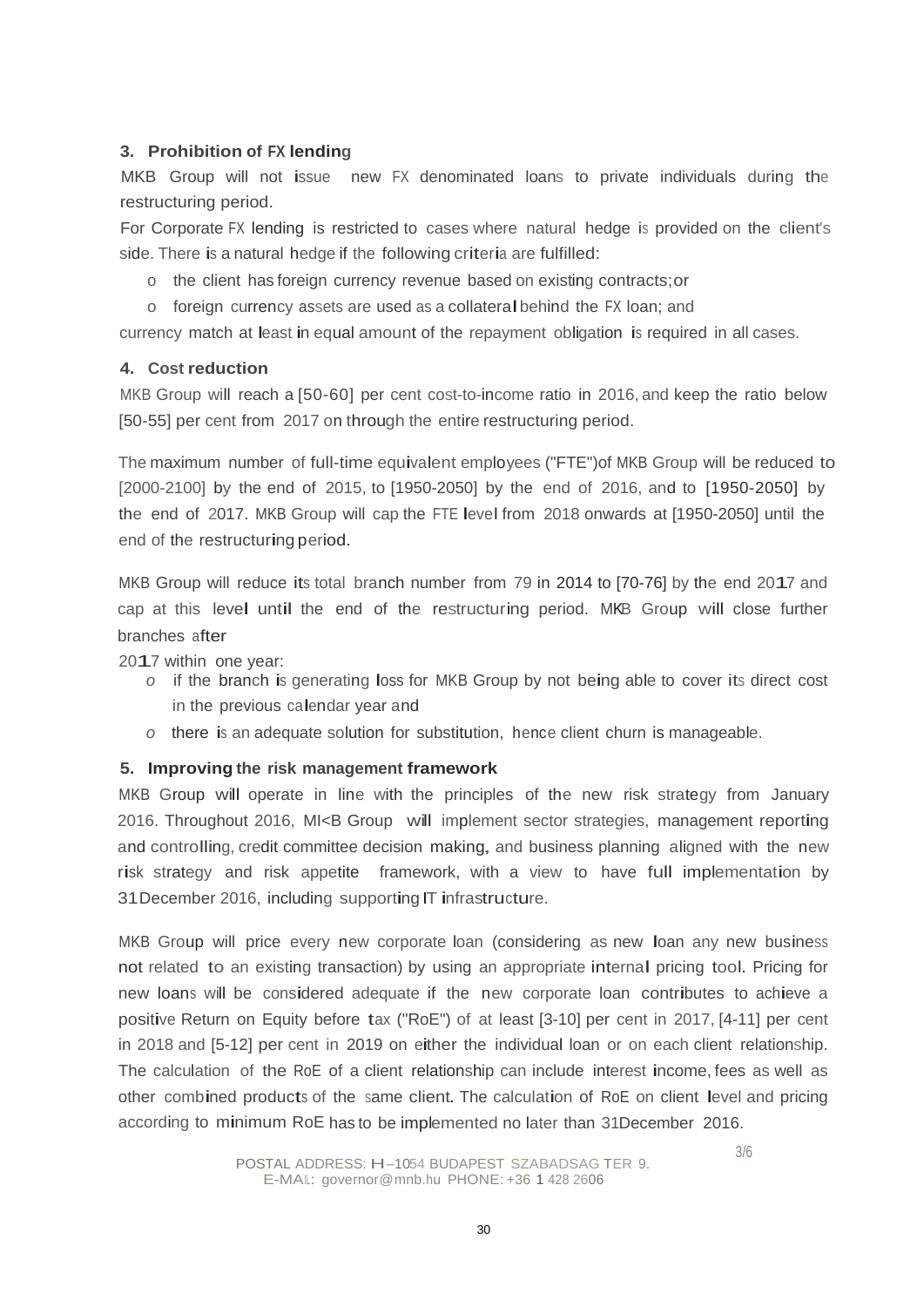- o Any deviation from the pricing resulting in <sup>a</sup> lower price level will be documented. This documentation will include robust commercial reasoning for the deviation and will be presented to the Monitoring Trustee. If the total amount of deviations will exceed the total volume per client of more than HUF [0-15] billion of deals, corrective measures shall be implemented by MKB Group.
- o Credit deals not falling under this pricing policy regime: Transactions with related parties (i.e. group members and employees), restructuring cases and cases with more than 90 days overdue, as well as all money market transactions. However, MKB Group will develop <sup>a</sup> policy to restructure non-performing loans in <sup>a</sup> net present value maximising manner and will strictly adhere to this policy.

# **6. Dividend ban**

MKB Group will not pay any dividends on shares for the fiscal years until end 2017. For the fiscal year 2018 and onwards, MKB Group may distribute to the shareholder such an amount of dividend based on their stake in the ownership structure of the Group, from its accumulated reserves that does not affect the compliance of the Group with the required, in a horizon of 2 years, supervisory minimum capital adequacy as that is defined by the Central Bank of Hungary.

## **7. Limitation on certain investments**

MKB Group will only purchase investment grade securities, European Economic Area ("EEA") sovereign securities or EEA state guaranteed securities as well as every security that are eligible as collateral for Central Bank of Hungary.

# **8. Introduction of the Bank to a regulated capital market**

The Bank will be transformed to Public Limited Company and shall be introduced to a regulated capital market after at least two profitable business years but until the end of the restructuring period at the latest.

## **9. Balance-sheet and RWA target**

MKB Group will keep the balance sheet below HUF [1800-2000] billion by the end of the restructuring period. The growth of the balance sheet cannot exceed the growth rate of the nominal GOP in each year during the restructuring period.

The risk weighted assets ("RWA") of MKB Group will constantly decrease during the restructuring period. The RWA including only credit risk and the overall RWA including credit, market and operational risks will be below HUF [750-900] billion and HUF [900-1000] billion at the end of the restructuring period.

If MKB Group fails to sell the Mammut deal by the end of March 2016, the balance sheet will be kept under HUF [1700-1900] billion during the restructuring period; the RWA including only credit risk

4/6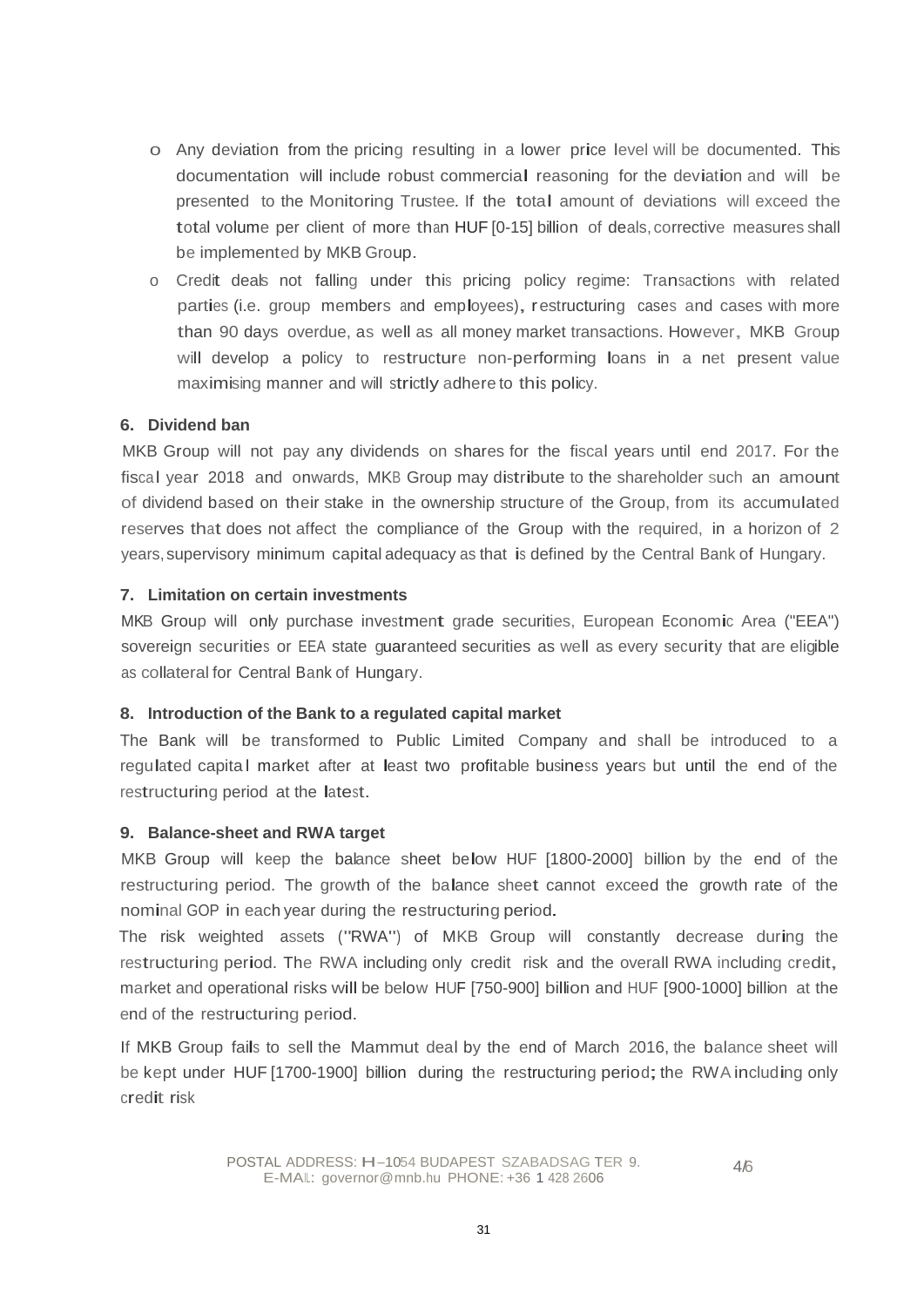will be decreased below HUF [700-800] billion, and the RWA including credit, market and operational risks will be decreased below HUF [800-900] billion by the end of the restructuring period.

# **10. Acquisition ban**

MKB Group will not acquire any stake in any undertaking until 31December <sup>2018</sup> (the date of reference is the date of the signing of the acquisition). This covers both undertaking which have the legal form of a company or pool of assets which form a business.

- Exemption requiring Commission's prior approval: notwithstanding the acquisition prohibition, MKB Group may, after obtaining the Commission's approval, acquire businesses if in exceptional circumstances, it is deemed necessary to restore financial stability or to ensure effective competition in line with the idea to restore MKB Group's viability;
- Exemption not requiring Commission's prior approval: MKB Group may acquire stakes in undertakings provided that the purchase price is less than  $[0-10]$  per cent of MI $\lt$ B Group's total assets as of 31 December 2014 (HUF [0-20] billion) in each individual case and that the cumulative purchase prices paid by MI<B Group for all such acquisitions over the whole restructuring period is less than [0-10] per cent of MKB Group's total assets as of 31December 2014 (HUF [0-20] billion).
- Activities not falling under the acquisition ban: (i) acquisitions that take place in the ordinary course of the banking business in the management of existing claims towards ailing firms, including debt to equity swaps; (ii) disposals and restructuring within MI<B Group.

# **11. Marketing expenses**

MKB Group will cap its marketing expenditures at the 2014 level of HUF [1000-1500] billion until the end of the restructuring period.

# **12. Advertising ban**

Hungarian authorities will impose <sup>a</sup> ban on advertising related to the state support to MI<B Group and to the state ownership in MKB Group or to any competitive advantages arising in any way from the state aid or state ownership.

#### **13. Remuneration cap**

The total remuneration, including all possible fixed and variable components and pensions, of any of the staff members of MKB Group, including members of the board and the senior management will not exceed 15 times the national average salary or 10 times the average salary of the employees of MKB Group, whichever is higher. This commitment will apply until the State a id has been fully repaid or until the end of the restructuring period, whichever occurs earlier.

> POSTAL ADDRESS: H-1054 BUDAPEST SZABADSAG TER 9. E-MAIL: governor@mnb.hu PHONE: +36 1 428 2606 5/6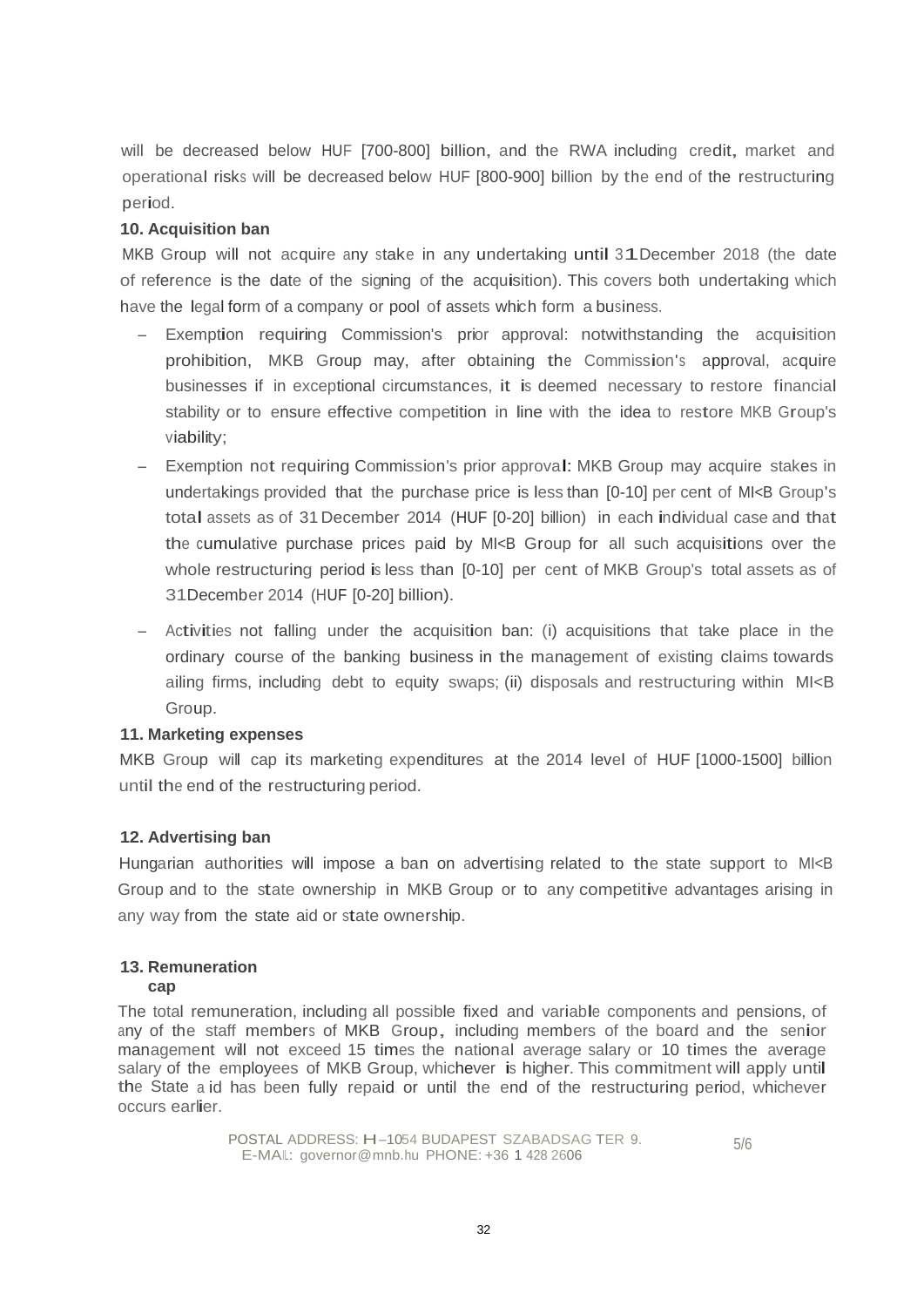#### **14. Deadline for the sale of the Core Bank**

<sup>100</sup> per cent of shares of the Core Bank will be sold by end of June 2016.

The sales process will be open, transparent, competitive, non-discriminatory and fully compliant with the requirements of the EU State aid law and the BRRD.

#### **15. Ban on aggressive commercial practices**

MKB Group will not advertise its products and services in an aggressive manner and will not apply aggressive pricing.

#### **16. Monitoring Trustee during the restructuring period**

Hungarian authorities approve <sup>a</sup> Monitoring Trustee for MKB Group as set out below.

- (1) The Monitoring Trustee will have the duty to monitor the full compliance with the Commitments until the end of the Restructuring Period of MKB Group.
- (2) The Monitoring Trustee may be natural person(s) or legal person(s) or institution(s).
- (3) The Monitoring Trustee must be independent of MKB Group. The Monitoring Trustee must possess, for example as an investment bank, consultant or auditor, the specialised knowledge, expertise and manpower that is required in order to carry out its mandate, and must at no time be exposed to any conflict of interest.
- (4) The Monitoring Trustee is to be remunerated by MKB Group in a way that must not impede the independent and effective fulfilment of its mandate.
- (5) Hungarian authorities will submit at least two proposals to the Commission for approval as Monitoring Trustee no later than four weeks after the date of adoption of the Decision.

#### **17. Re-notification**

The Hungarian authorities commit to re-notify every change to the restructuring plan and in particular changes that influence the viability, burden sharing and competition analysis performed by the Commission in its present decision approving the restructuring plan.

Best wishes,

**BELLET** György Matolcsy

Chairman of the Financial Stability Council Central Bank of Hungary as Resolution Authority

POSTAL ADDRESS: H-1054 BUDAPEST SZABADSAG TER 9. E-MAIL: governor@mnb.hu PHONE: +36 1 428 2606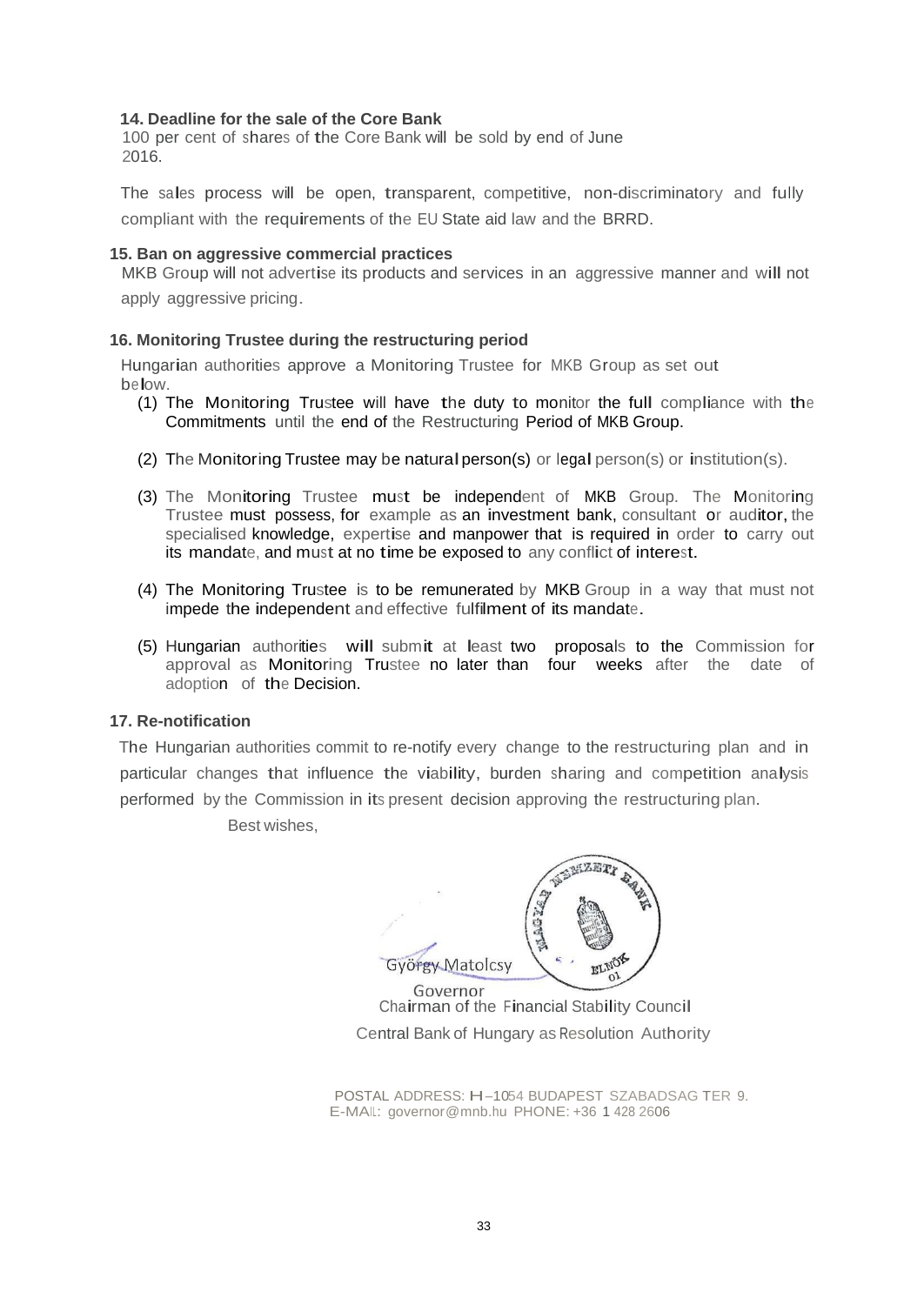# **Annex 2 – Monitoring Trustee**

#### 1. **MONITORING TRUSTEE**

- (1) Hungary is to ensure that the full and correct implementation of the present decision on approving the restructuring plan (the "Decision") and all the Commitments are continuously monitored by independent and sufficiently qualified Monitoring Trustee.
- (2) The appointment, duties, obligations, replacement, discharge and reappointment of the Monitoring Trustee, as well as the duties and obligations of MKB Group) in this context, must follow the conditions and procedures set out in this Annex.
- (3) If in the course of implementing the Commitments there are reasons to assume that MKB Group is reasonably likely to fail to meet any Commitment, it has to work out on its own initiative a plan with Remedial Actions that are apt to ensure that all targets will be met. The Remedial Actions have to be presented to the Monitoring Trustee who will analyse them and report to the Commission on its views concerning their adequacy.
- (4) Hungary and MKB Group are to ensure that during the implementation of the Decision, the Commission and the Monitoring Trustee have unrestricted access to all information needed to monitor the implementation of the Decision. The Commission or the Monitoring Trustee may ask MKB Group for explanations and clarifications. Hungary and MKB Group are to cooperate fully with the Commission and the Monitoring Trustee with regard to all enquiries associated with monitoring of the implementation of the Decision and the Commitments.

#### **2. APPOINTMENT OF THE MONITORING TRUSTEE**

- (5) Hungary undertakes to ensure that the Resolution Fund approves a Monitoring Trustee for MKB Group as set out below.
- (6) The mandate of the Monitoring Trustee applies until the end of the Restructuring Period of MKB Group. At the end of the mandate, the Monitoring Trustee will submit a final report to the Commission.
- (7) The Monitoring Trustee may be natural person(s) or legal person(s) or institution(s).
- (8) The Monitoring Trustee must be independent of MKB Group. The Monitoring Trustee must possess, for example as an investment bank, consultant or auditor, the specialised knowledge, expertise and manpower that is required in order to carry out its mandate, and must at no time be exposed to any conflict of interest.
- (9) The Monitoring Trustee is to be remunerated by MKB Group in a way that must not impede the independent and effective fulfilment of its mandate.
- (10) Hungary will submit at least two proposals to the Commission for approval as Monitoring Trustee no later than four weeks after the date of adoption of the Decision. These proposals must contain sufficient information about the potential trustees to enable the Commission to verify whether they fulfil the requirements, and must in particular include the following:
	- a. the full terms of the proposed mandate with all the provisions which are necessary to enable the

Monitoring Trustee to fulfil his/her duties; and

- b. the draft of a work plan describing how the proposed trustee intends to carry out the assigned duties if s/he is appointed.
- (11) The Commission has the discretion to approve or reject the proposed persons and to approve the proposed mandate subject to any modifications that it deems necessary in order to enable the Monitoring Trustee to fulfil its obligations. If only one name is approved, MKB Group will appoint the person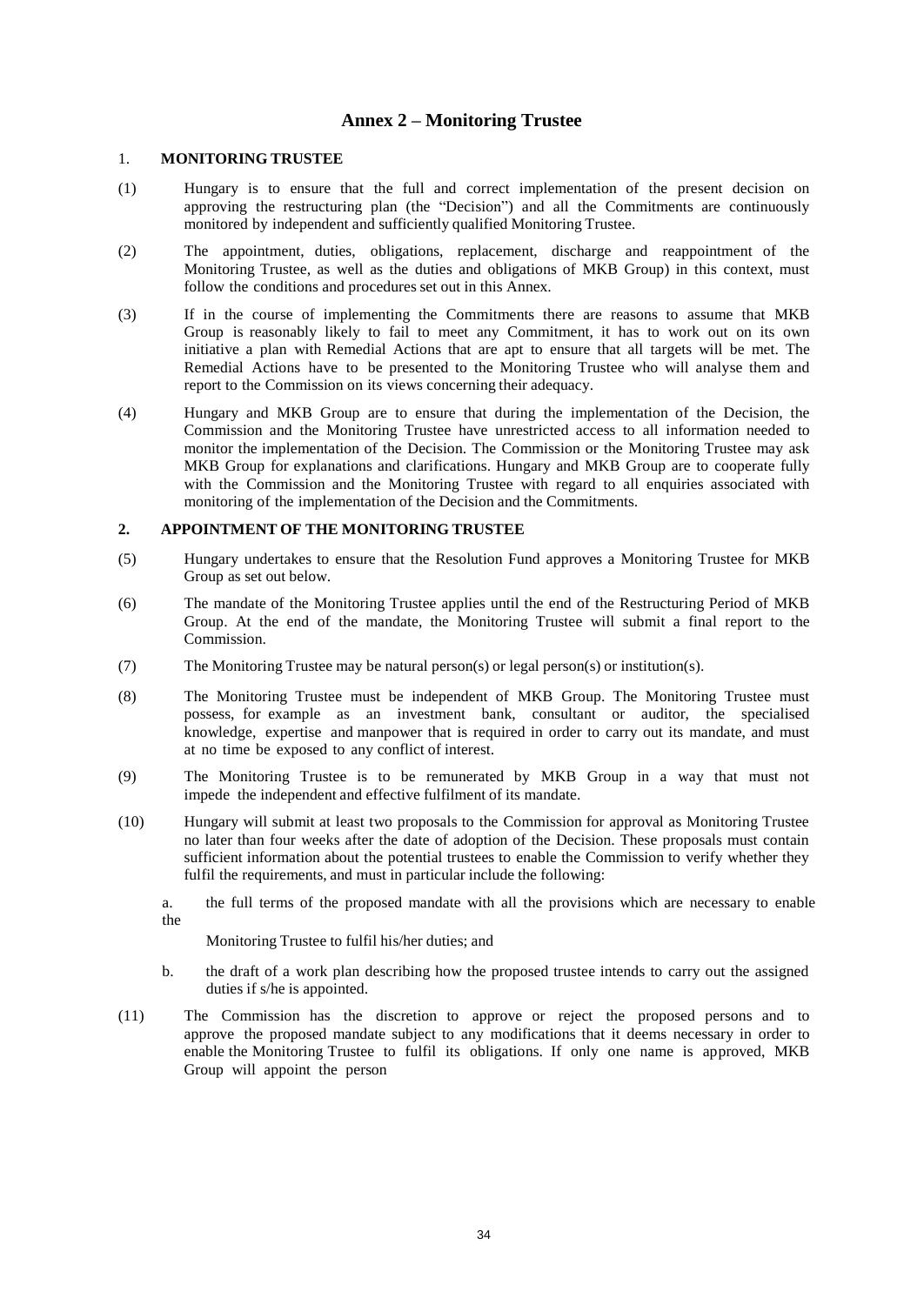concerned as Monitoring Trustee or cause that person to be appointed, in accordance with the mandate approved by the Commission, or submit alternative proposal(s) to be reviewed and approved by the Commission. If more than one name is approved, Hungary is free to decide which of the approved persons should be appointed as Monitoring Trustee. The Monitoring Trustee will be appointed within one week of the Commission's approval, in accordance with the mandate approved by the Commission.

- (12) If all the proposed persons are rejected, Hungary shall submit the names of at least two different persons within two weeks of being informed of the changes or the rejection.
- (13) If all further proposed persons are also rejected by the Commission, the Commission will nominate a Monitoring Trustee which the Resolution Fund will appoint, in accordance with a trustee mandate approved by the Commission.

#### **3. DUTIES AND OBLIGATIONS OF THE MONITORING TRUSTEE**

- (14) The Monitoring Trustee is to assist the Commission to ensure MKB Group 's compliance with the Commitments. The Monitoring Trustee is to carry out the duties under his/her mandate in accordance with the work plan, as well as revisions of the work plan that have been approved by the Commission. The Commission may, on its own initiative or at the request of Hungary, issue orders or instructions to the Monitoring Trustee in order to ensure compliance with the Commitments. MKB Group is not entitled to issue instructions to the Monitoring Trustee.
- (15) The duty of the Monitoring Trustee is to monitor full and correct compliance with the obligations set out in the Commitments, and full and correct implementation of the Decision. The Commission may, on its own initiative, or at the request of the Monitoring Trustee, issue any orders or instructions to the Monitoring Trustee or MKB Group in order to ensure compliance with the Commitments attached to the Decision.
- (16) The Monitoring Trustee shall:
	- a. propose to the Commission in its first report a detailed work plan describing how it intends to monitor compliance with the Commitments;
	- b. monitor the full and correct implementation of the Decision;
	- c. assume the other functions assigned to the Monitoring Trustee in the Commitments attached to the

Decision;

- d. submit a half-yearly draft written report on MKB Group to the Commission, Hungary, and MKB Group within thirty days after the end of each semester. The Commission, Hungary, and MKB Group can submit comments on the drafts within ten working days of receipt. Within five working days of receipt of the comments, the Monitoring Trustee is to prepare the final report and submit it to the Commission and to Hungary. Only afterwards the Monitoring Trustee is to send a copy of the final report to MKB Group. If the draft report or the final report contains any information that may not be disclosed to the Bank, only a non-confidential version of the draft report or the final report is to be sent to MKB Group. Under no circumstances is the Monitoring Trustee to submit any version of the report to Hungary and/or MKB Group before submitting it to the Commission;
- e. the reports are to focus on compliance with the Commitments by MKB Group, thus enabling the Commission to assess whether MKB Group is being managed in accordance with the Commitments. If necessary, the Commission may specify the scope of the reports in more detail. In addition to the reports, the Monitoring Trustee is to report promptly in writing to the Commission if it has reasons to suppose that MKB Group is failing to comply with the Commitments.